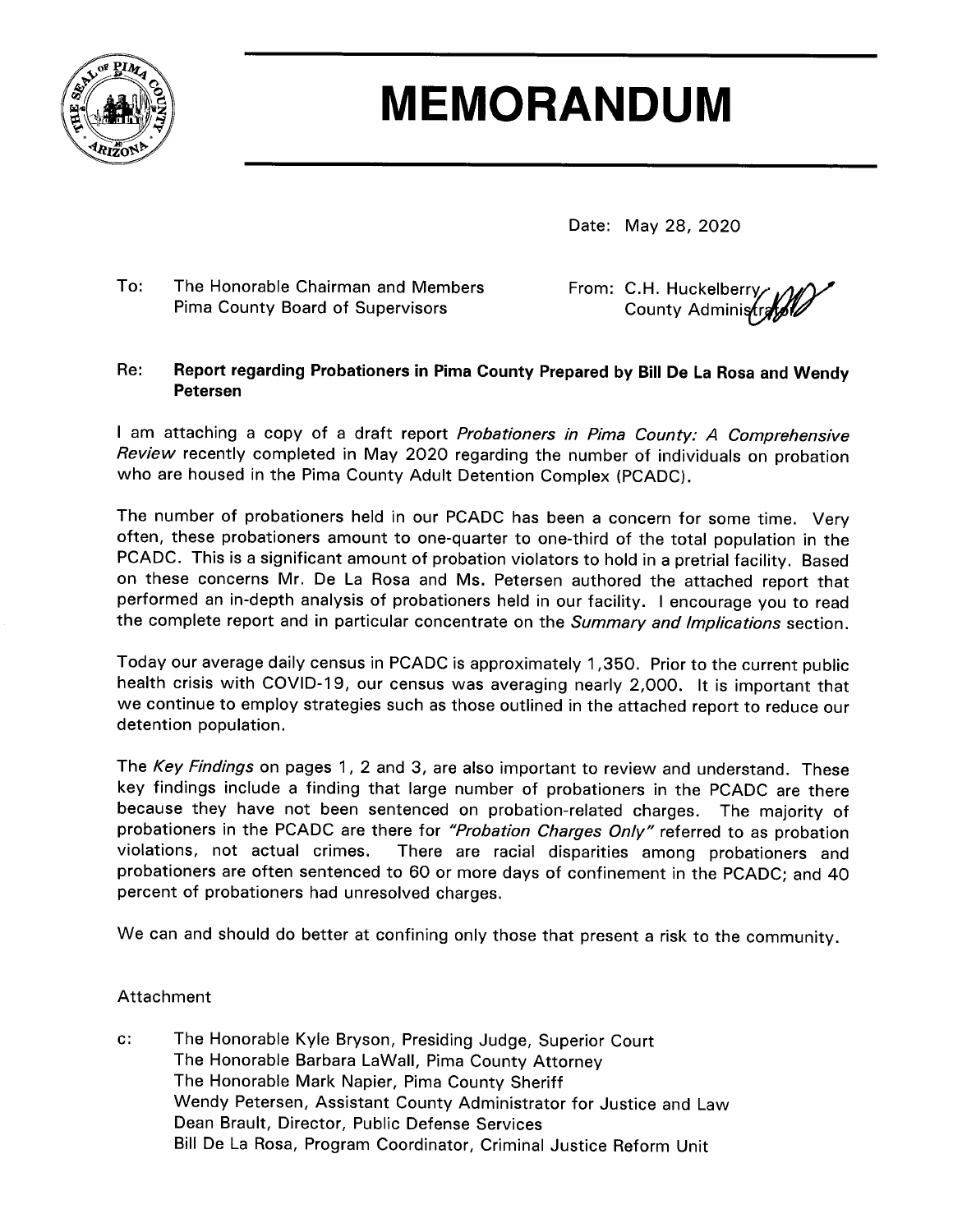# **Probationers in Pima County:**

**A Comprehensive Review**

**By Bill De La Rosa and Wendy Petersen**

**May 2020**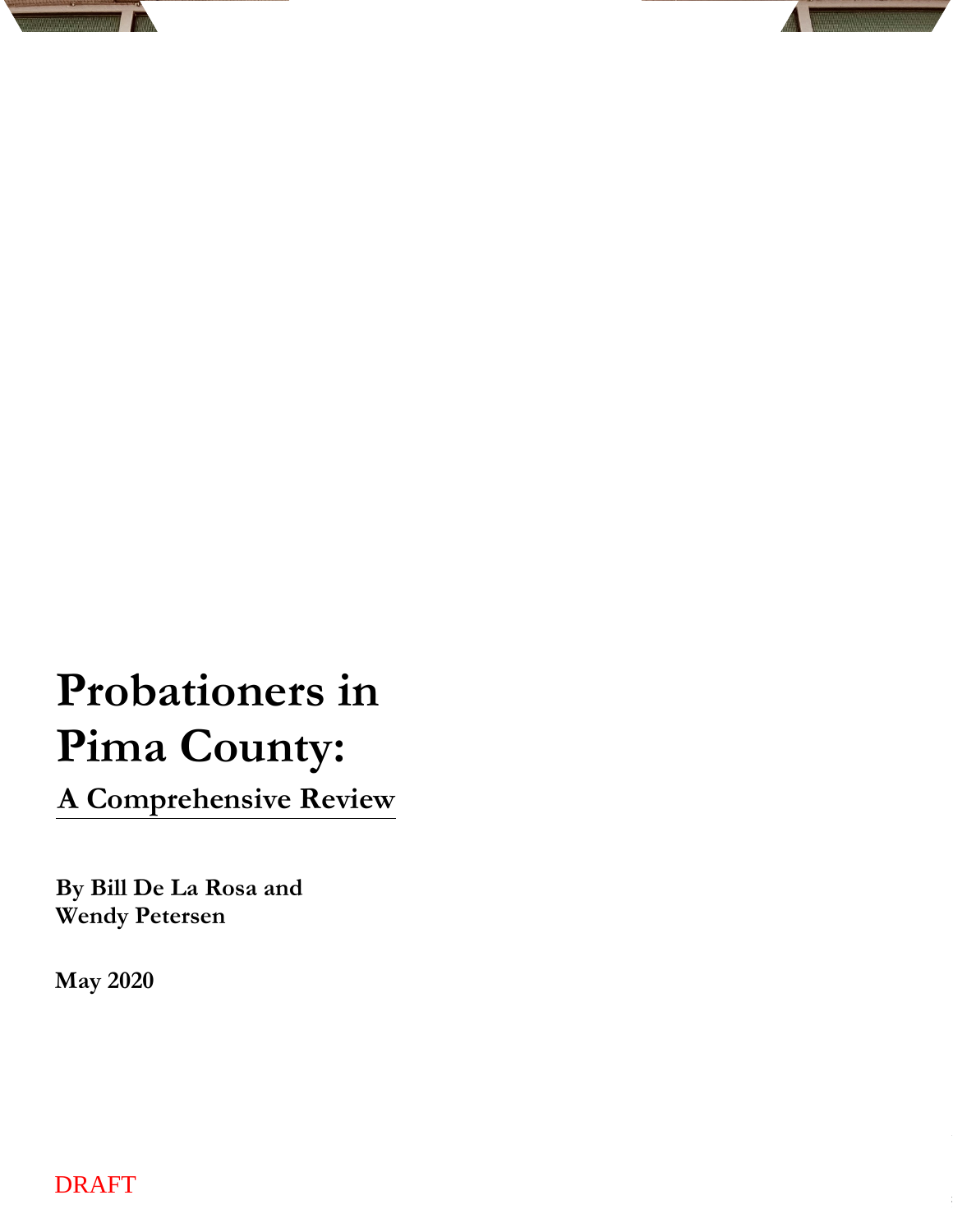# **A Comprehensive Review of Probationers in the Pima County Adult Detention Complex**

By Bill De La Rosa and Wendy Petersen

May 2020

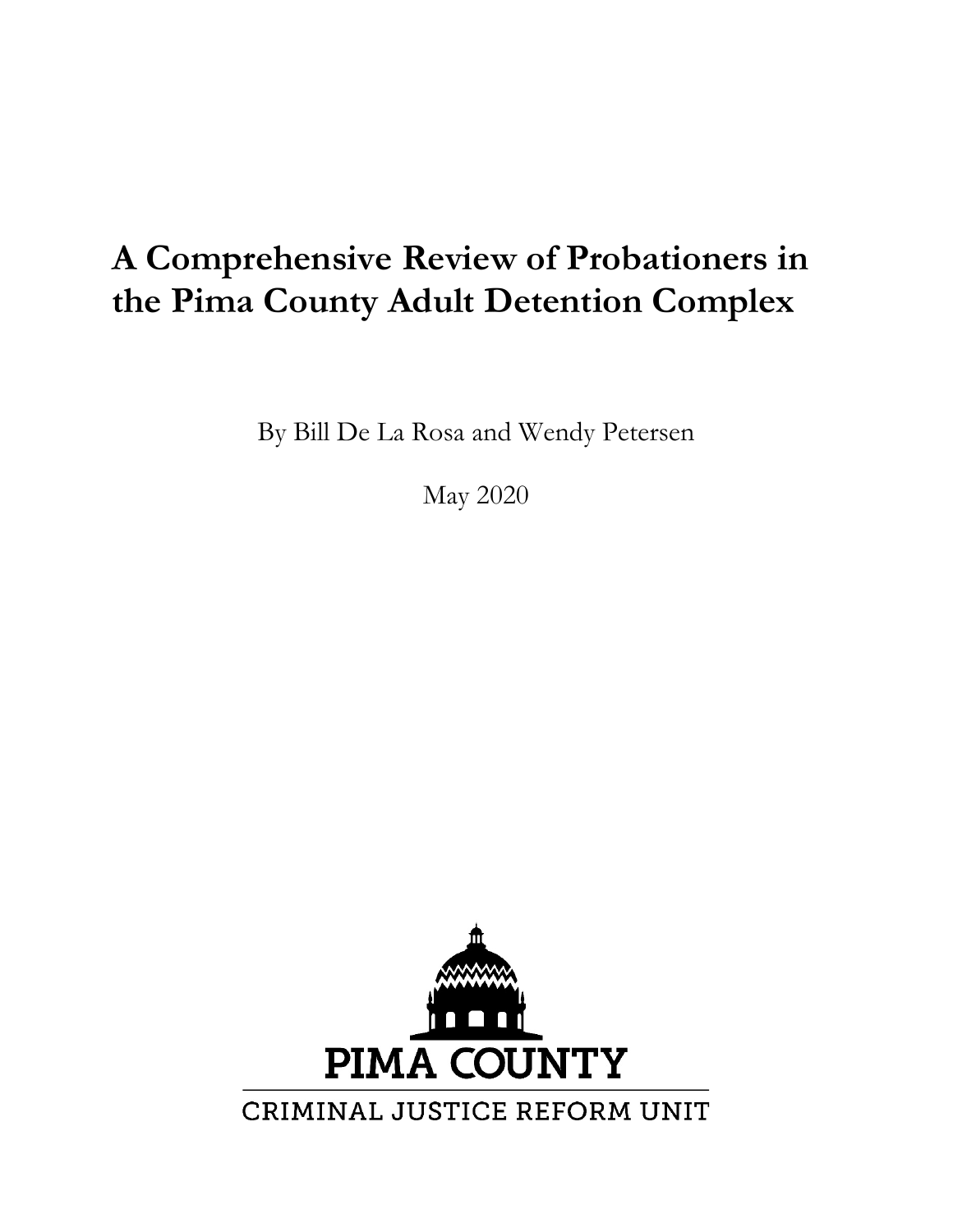# **Foreword**

The state of probationers in the Pima County Adult Detention Complex looks different today from when we began our research prior to the spread of COVID-19. For instance, on March 27, 2020, before criminal justice stakeholders in Pima County employed innovative strategies to reduce the jail population, 540 individuals were in custody on probation-related charges. In comparison, on May 15, 2020, 306 individuals out of the total jail population remained in detention on probationrelated charges. Nevertheless, as COVID-19 subsides and we begin a new chapter, we hope this whitepaper will contribute to our understanding of probationers in the jail and help further Pima County's criminal justice reform initiatives.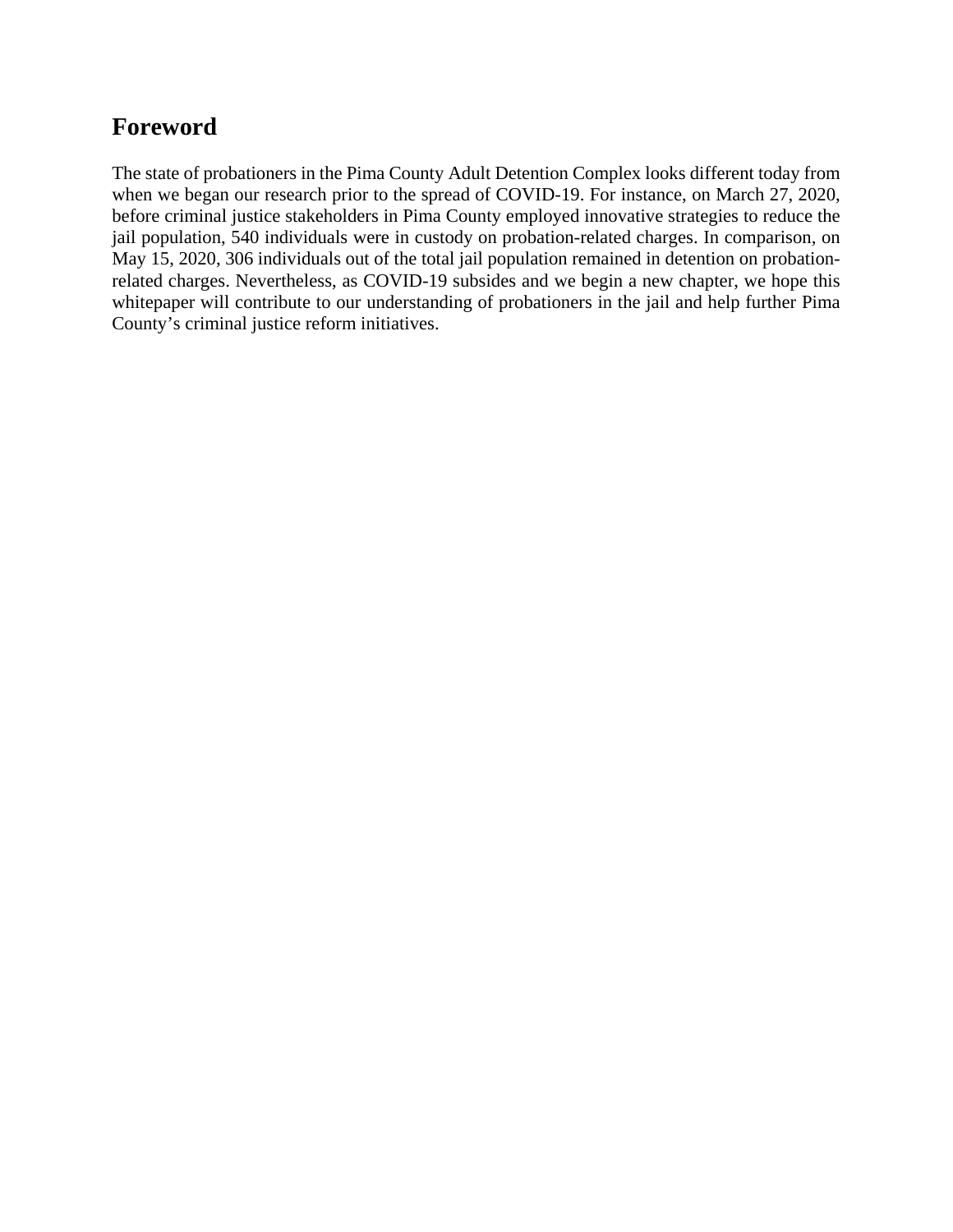# **Acknowledgments**

This whitepaper would not have been possible without the support of several people across multiple agencies. The authors wish to thank their colleagues at the Criminal Justice Reform Unit for all their support and guidance. They owe special thanks to Kate Vesely, Cara Stevens, as well as Michael Steber of the Pima County Sherriff's Department, for their invaluable help. The authors also wish to acknowledge Ramses Rocha and Maria Renteria from the Pima County Adult Probation Department for their time and effort in collecting the probation data used in this study.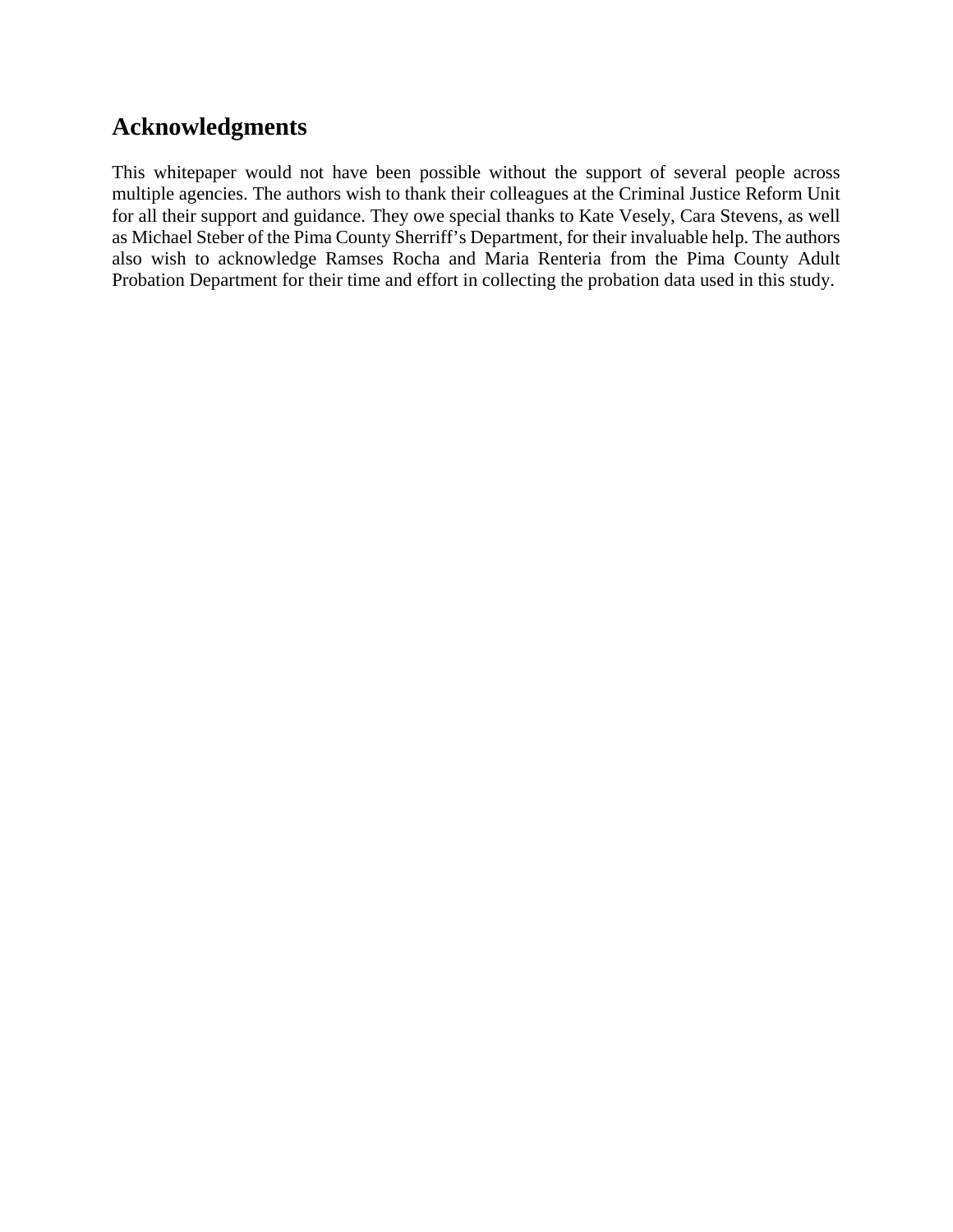# **Table of Contents**

| What are the Different Classes of Probationers in the Pima County Adult Detention Complex?4  |  |
|----------------------------------------------------------------------------------------------|--|
|                                                                                              |  |
|                                                                                              |  |
|                                                                                              |  |
| Who are the Probationers in the Pima County Adult Detention Complex on Probation Charges     |  |
|                                                                                              |  |
|                                                                                              |  |
|                                                                                              |  |
|                                                                                              |  |
|                                                                                              |  |
| Who are the Arizona Department of Corrections Probationers and Why are they in the Pima      |  |
|                                                                                              |  |
|                                                                                              |  |
| Arizona Department of Corrections Probationers in the Pima County Adult Detention Complex 18 |  |
|                                                                                              |  |
|                                                                                              |  |
|                                                                                              |  |
|                                                                                              |  |
|                                                                                              |  |
|                                                                                              |  |
|                                                                                              |  |
|                                                                                              |  |
|                                                                                              |  |
|                                                                                              |  |
|                                                                                              |  |
|                                                                                              |  |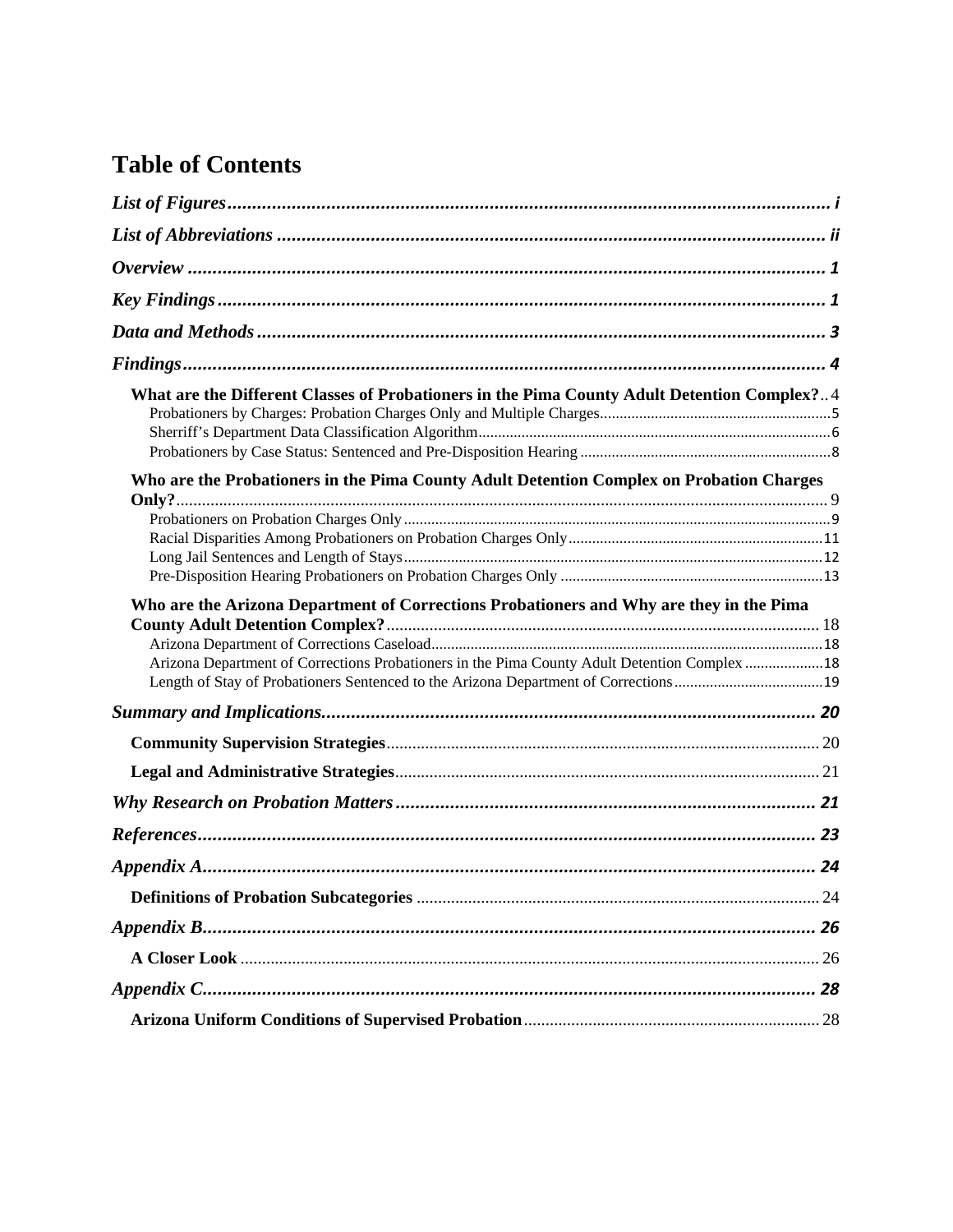# **List of Figures**

PCO by Probation Violation

| I.   | The Number of Probationers in Detention on October 25, 2019 for Other Crimes<br>and PCO by Misdemeanor and Felony        | 6  |
|------|--------------------------------------------------------------------------------------------------------------------------|----|
| П.   | The Number of Probationers in Detention from October 6, 2017 to March 13, 2020<br>according to the Pima County SD        | 7  |
| Ш.   | The Number of Probationers in Detention on October 25, 2019 for Other Crimes<br>and PCO by Type of Crime and Case Status | 8  |
| IV.  | The Number of Misdemeanor and Felony Probationers in Detention on October 25,<br>2019 for PCO by Case Status             | 10 |
| V.   | The Number of Probationers in Detention on October 25, 2019 for PCO by Case<br><b>Status and Race</b>                    | 11 |
| VI.  | The Racial Makeup of Individuals Across Different Populations in Pima County<br>in 2019                                  | 12 |
| VII. | The Number of Probationers in Detention on October 25, 2019 with Unresolved                                              | 14 |

- VIII. The Number of Administrative Conditions that the 110 Probationers in Detention on October 25, 2019 with Unresolved PCO Violated by Type 15
- IX. The Number of Administrative Conditions that the 110 Probationers in Detention on October 25, 2019 with Unresolved PCO Violated by Type and Violation 16
- X. The Number of Administrative Conditions that 29 Probationers in Detention on October 25, 2019 with Unresolved PCO Violated 17

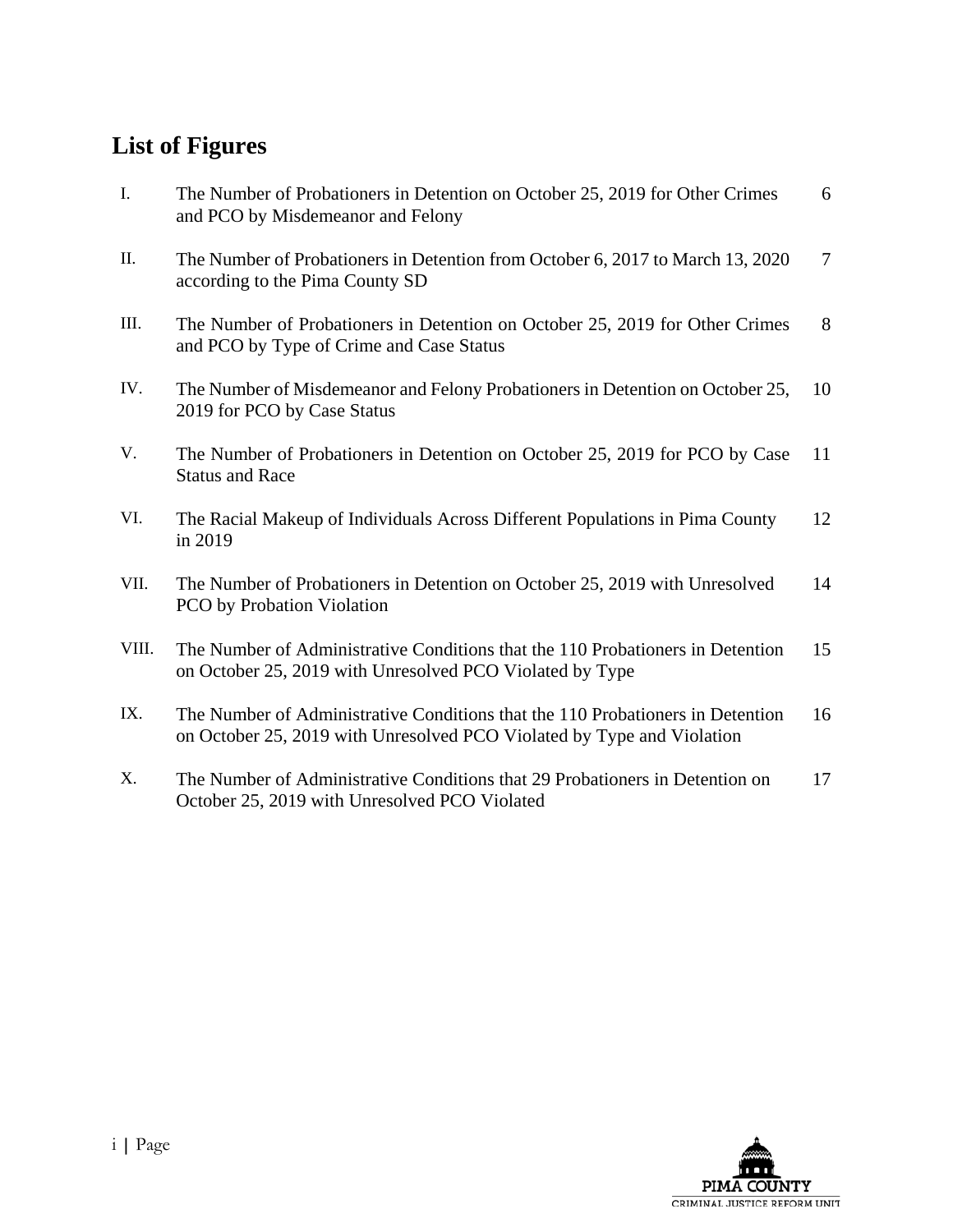# **List of Abbreviations**

| <b>Arizona Department of Corrections</b>          |
|---------------------------------------------------|
| Administrative Office of the Courts               |
| <b>Adult Probation Department</b>                 |
| <b>Adult Probation Enterprise Tracking System</b> |
| <b>Intensive Probation Supervision</b>            |
| Length of Stay                                    |
| Pima County Adult Detention Complex (Jail)        |
| <b>Probation Officer</b>                          |
| <b>Probation Charges Only</b>                     |
| Petition to Modify                                |
| <b>Petition to Revoke</b>                         |
| Pima County Sheriff's Department                  |
| <b>Standard Probation Supervision</b>             |
|                                                   |

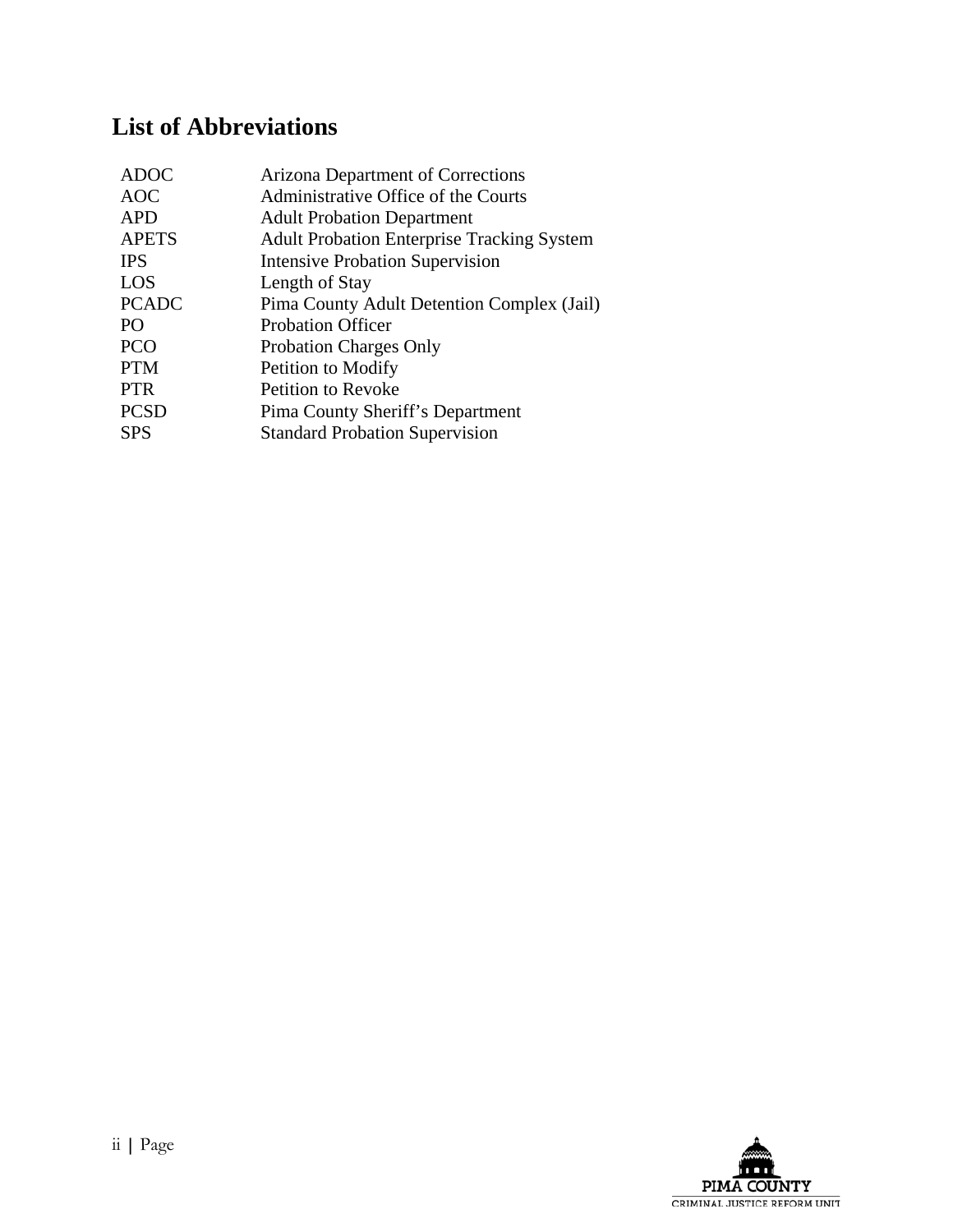# **Overview**

As an alternative to imprisonment, probation is the most common form of community supervision across the country.<sup>[1](#page-8-0)</sup> It provides offenders the opportunity to put their offenses behind them while allowing them to live and work in their community as long as they adhere to a set of conditions. For the justice system, probation offers the ability to deliver accountability, ensure public safety, and reduce taxpayer costs. Nevertheless, if the justice system continues to incarcerate probationers instead of supporting successful community supervision, then probation—as a substitute to incarceration—has fallen short of its purpose.

In Pima County, the probation population held in custody has steadily been rising since 2017. Most recently, on March 27, 2020, out of the 1926 inmates in the Pima County Adult Detention Complex (PCADC), 540 individuals were in detention on probation-related charges, representing nearly 30 percent of the total jail population. However, according to the Pima County Adult Probation Department (APD), the number of probationers successfully completing their supervision has increased in the past five years.<sup>[2](#page-8-1)</sup> In 2015, for example, the APD experienced a  $76.16$  percent completion rate, and conversely, a 23.84 percent revocation rate. In comparison, in 2019, 82.89 percent of probationers completed their community supervision, while 17.11 percent had their probation revoked.<sup>[3](#page-8-2)</sup> It is necessary to conduct a comprehensive review of probationers in the PCADC to understand why the percentage of probation violators in detention is increasing despite the rate of successful completion increasing as well.

This whitepaper investigates the probation population in the PCADC. Specifically, using data from the Pima County Sheriff's Department (PCSD) and APD, we analyze the various classifications of probationers detained in the jail on **October 25, 2019** and the reasons for their confinement. In doing so, this whitepaper advances our understanding of probationers in the PCADC to inform policy solutions that support community supervision, reduce expenses, and improve outcomes for people in the criminal justice system.

# **Key Findings**

- **Probationers in the PCADC fall under five overarching classifications, which overall contain 19 different subcategories.** Six subcategories concern misdemeanor probation violators. The remaining 13 include felony probation violators. See Appendix A for a full list and description of all 19 subcategories.
- **More than 40 percent of the probationers in the PCADC are there because of other crimes.** Eleven subcategories of probationers involve people who committed new offenses.
- **The high percentage of probationers reflected in the daily count of inmates in the PCADC is misleading.** Because the PCSD prioritizes probation charges over other crimes in their data

<span id="page-8-2"></span><span id="page-8-1"></span><sup>&</sup>lt;sup>2</sup> Wellner, "The Adult Probation Department of the Superior Court in Pima County 2019 Annual Report." <sup>3</sup> Ibid., p. 7.



<span id="page-8-0"></span> $1$  Horowitz, "Probation and Parole Systems Marked by High Stakes, Missed Opportunities."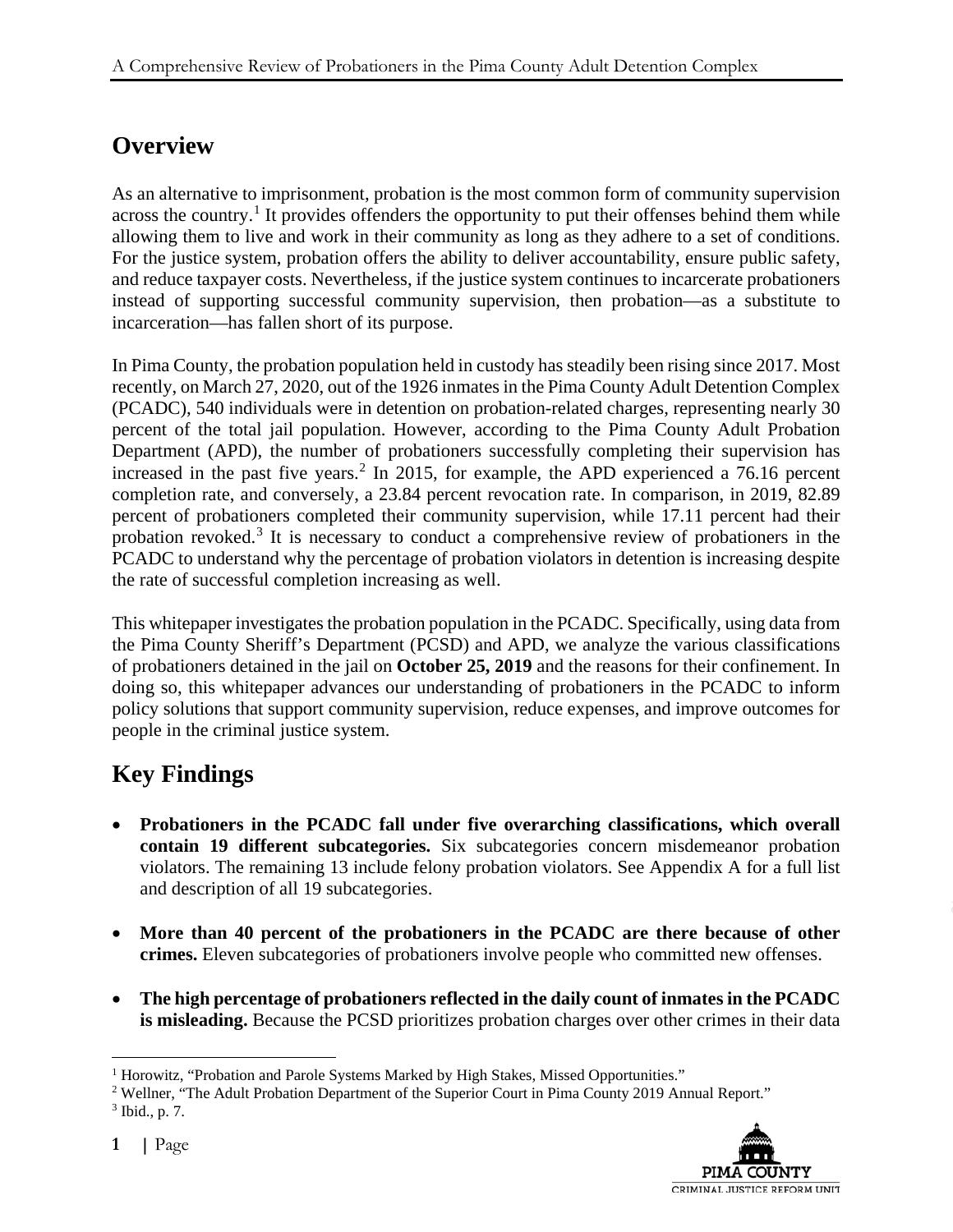classification algorithm, individuals incarcerated on multiple charges, including probation, may appear as probation violators first and foremost. The percentage of probationers represented in the daily count of inmates would drop considerably if the PCSD's classification algorithm prioritized other crimes over probation violations.

- **The Arizona Superior Court in Pima County has not sentenced a large majority of individuals in custody on probation-related charges.** Out of the 486 probationers in the jail on October 25, 2019, 313 (64 percent) had unresolved charges. The probationers awaiting a disposition included individuals in custody for violating probation only, other charges, or both.
- **The majority of probationers in the PCADC are on Probation Charges Only (PCO), also referred to as "probation violations."** The APD places in detention the probationers across six different subcategories. From the 486 probationers in confinement on October 25, 2019, 278 (57 percent) were in custody on PCO.
- **There are racial disparities among the 278 probationers in the PCADC.** When compared to the racial composition of Pima County, Hispanic, Black, and Native American probationers in detention were overrepresented by 11 percent, eight percent, and two percent, respectively. White probationers, on the other hand, were underrepresented by 19 percent.
- **From the probationers in the PCADC on PCO, the courts sentenced 44 of them to 60 or more days of confinement.** On October 25, 2019, out of the 278 individuals in custody on PCO, the courts sentenced 130 to the jail. From here, the courts sentenced 44 of them to 60 or more days of detention. Varying case-by-case, the incarceration term that follows a probation revocation depends on the plea agreement. The courts have the authority to rerelease individuals on probation. See Appendix B for a detailed account regarding a case where the courts sentenced a probationer to more than 60 days in detention and subsequently rereleased the individual on probation.
- **From the probationers in detention on PCO, over 40 percent had unresolved charges.** On October 25, 2019, out of the 278 individuals in custody on PCO, 114 (42 percent) awaited their disposition hearing. From this number, the APD placed 29 individuals in the jail for violating the technical conditions of their supervised probation. The top three conditions that these individuals violated were possession of illegal drugs, failure to report to the APD, and failure to provide the APD unrestricted residential access. Because the courts have not sentenced individuals in this subcategory, they represent the best opportunity for policy intervention.
- **Although there are six subcategories of probationers involving the ADOC, they only constitute a small fraction of the probationers in the PCADC.** A small number of probationers in the jail (21) include individuals who the courts have sentenced—or will sentence—to the ADOC and await a transfer to the state prison. On October 25, 2019, there were 13 individuals who the courts sentenced to the ADOC. They spent an average of ten days in custody before the PCSD transferred them to the state prison. Unless the ADOC is responsible for the delay, the PCSD is unable to charge the state prison for any incurred expenses.

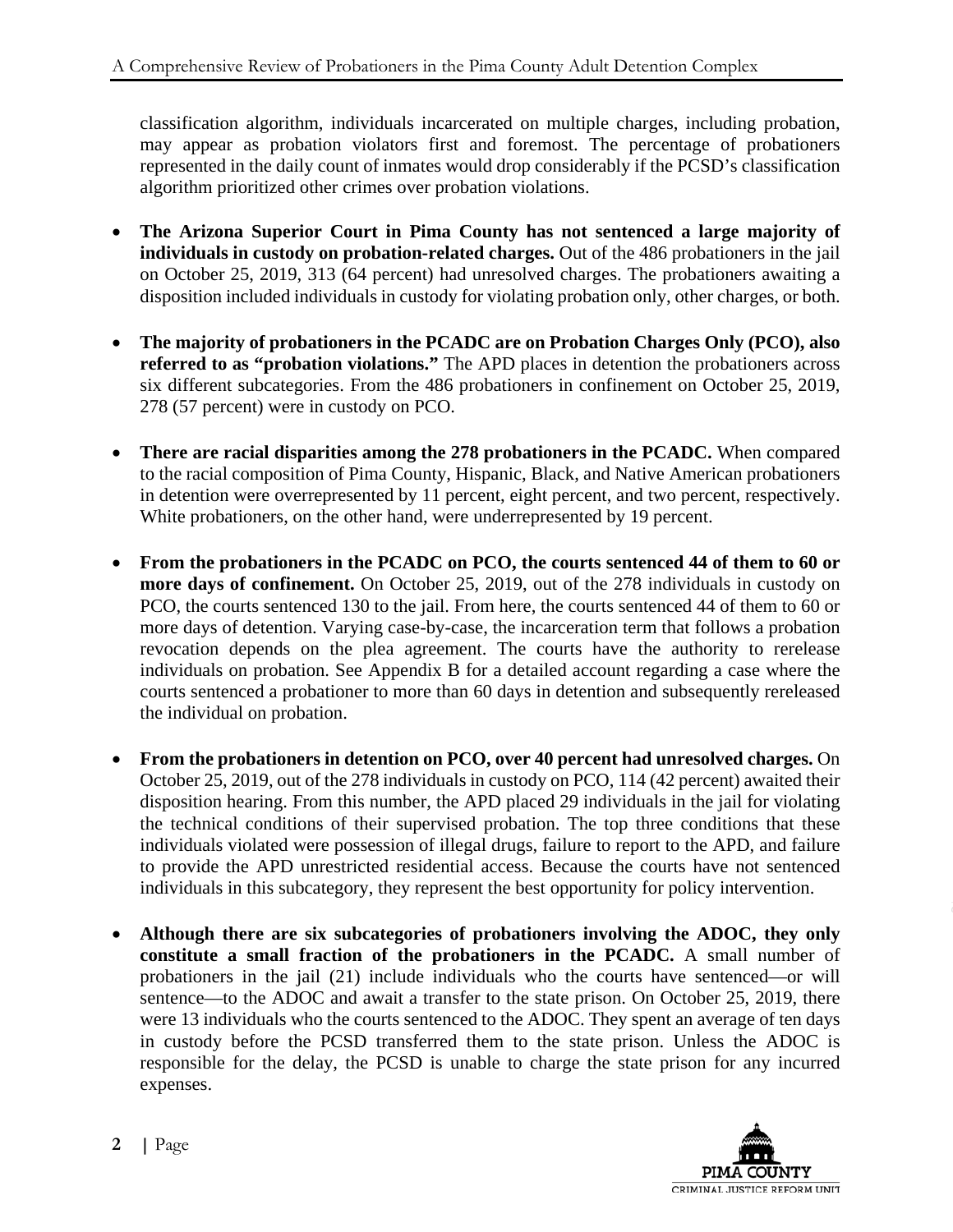• **The ability to coordinate and share data across multiple stakeholders is essential to improve probation research in Pima County.** From the PCSD to the APD, criminal justice stakeholders use different systems to track their data and allow limited access to their databases. The use of various databases and the lack of proper access to them impede rigorous research on probation. A web-based, data-sharing platform would encourage crosscollaborative exchanges and facilitate access across multiple databases.

# **Data and Methods**

This whitepaper utilizes data from two different databases: the PCSD's Spillman software and the APD's State Adult Probation Enterprise Tracking System (APETS), a statewide information management system. We used Spillman to collect information about probationers in the PCADC. This information included details about a probationer's length of stay (LOS) as well as whether individuals were in custody on other charges beyond a probation violation. Then, we relied on APETS to comprehend the reasons regarding an individual's probation revocation.

From the outset of our research, we found collecting data difficult and time-consuming due to the nature of working with two separate systems and our inability to access APETS. To gather data about probationers in custody, for example, we first had to request information from the PCSD. Once we received this data, because we lacked authorization to APETS, we required the APD staff to cross-reference the information manually in their database to locate the particular details of each probationer's record on our behalf.

Given how long this process took, we concluded that we would overburden the APD if we attempted to analyze the probation population in the PCADC over an extended period. Therefore, we opted for conducting an in-depth analysis of the probationers in custody on October 25, 2019, when our research began. By examining the number of probationers in detention on this day, we uncovered the various classifications of probation violators that exist in the jail, their nuances, and the reasons for their confinement.

Before explaining our findings, it is crucial to elaborate on how we determined the different classes of probationers in the PCADC. To start, we divided the probationers in custody by the classification of their criminal offenses: misdemeanor probation violators and felony probation violators. From here, we asked the following questions to determine a probationer's case status: what was the final judicial outcome of an individual's arrest? Has the individual already had his or her disposition hearing? If so, did the courts sentence the individual to the PCADC or the ADOC? We constructed five different classes out of this screening process.

We subsequently broke down these categories to better identify why probationers were in the jail by distinguishing those held in custody on PCO from individuals in detention for other crimes in addition to violating probation. To do so, the PCSD's Jail Population Coordinator sorted all probationers in custody on October 25, 2019 by their booking number. This process grouped all the charges that an individual had for one specific booking. He then highlighted the number of probation violations individuals had to determine if this number corresponded to their total charges. If these numbers matched, then an individual's charges were probation violations. Vice versa, if these numbers mismatched, then an individual was in custody on other charges besides a

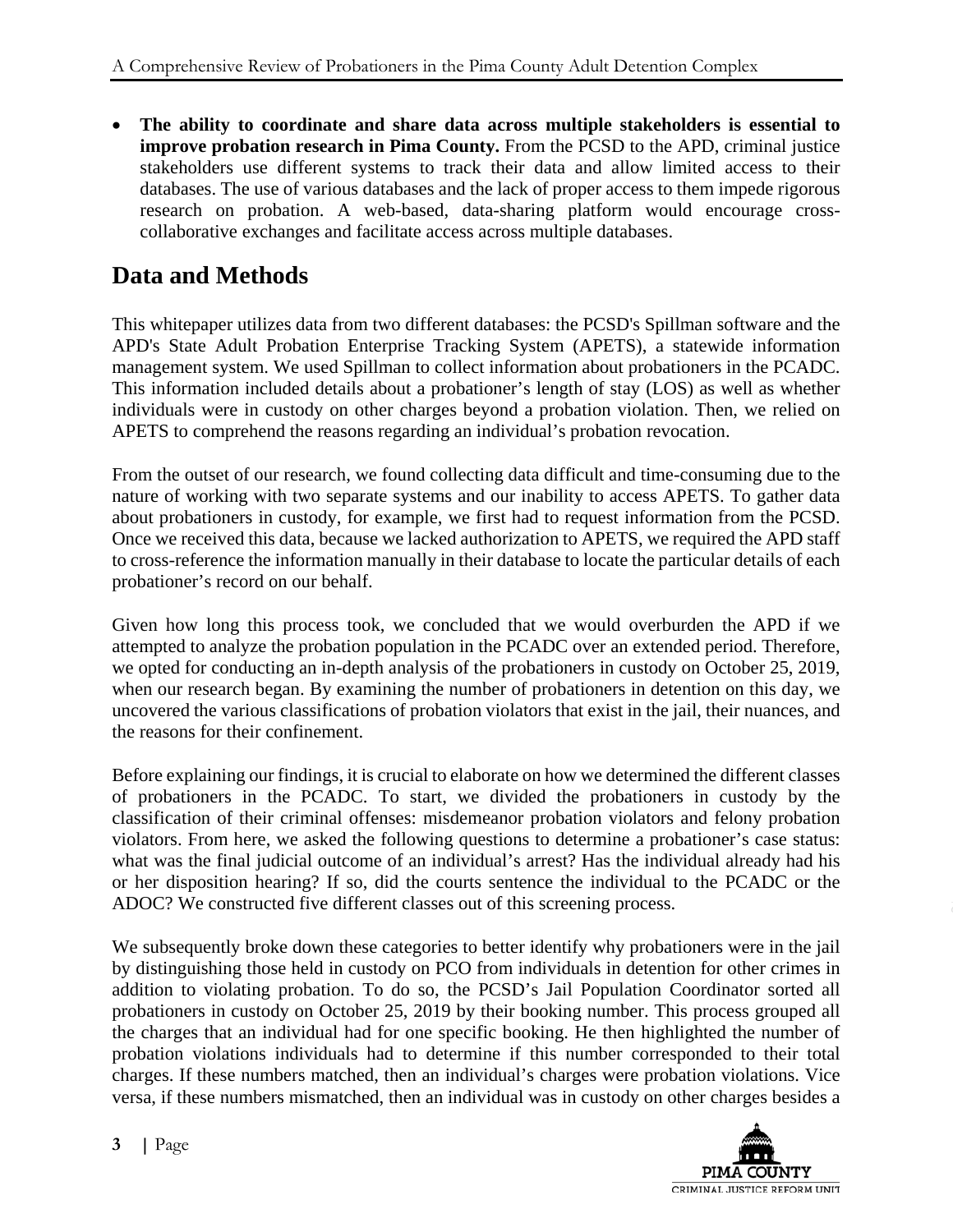probation violation. Ultimately, we concluded that there could be 19 different subcategories of probationers in the PCADC. [4](#page-11-0)

Lastly, as we explain in the whitepaper, there are six categories of probationers associated with the ADOC. We relied on Spillman, APETS, and Agave—the case management system used by the Arizona Superior Court in Pima County—to obtain more information about these probationers. We now turn to our findings, beginning with the different classes of probationers in the PCADC.

# **Findings**

We based our study's findings on an in-depth analysis of the probation population in the PCADC on October 25, 2019. We divide our findings into three parts. The first explains the different classes of probationers in the jail. The second part examines the probationers in detention on PCO. The final part focuses on the probationers in custody associated with the ADOC.

# **What are the Different Classes of Probationers in the Pima County Adult Detention Complex?**

There are five broad classes of probationers in the PCADC, encompassing 19 different subcategories. The following are the five general categorizations of probationers in the PCADC:

- 1. Misdemeanor probation violators sentenced to the jail (four subcategories)
- 2. Misdemeanor probation violators awaiting a disposition hearing (two subcategories)
- 3. Felony probation violators sentenced to the jail (six subcategories)
- 4. Felony probation violators awaiting a disposition hearing (two subcategories)
- 5. Felony probation violators sentenced to the ADOC (five subcategories)

Overall, six subcategories are associated with misdemeanor probation violators and the other 13 involve felony probation violators.<sup>[5](#page-11-1)</sup> Table 1 below outlines the various subcategories of probationers that can exist in the PCADC:

<span id="page-11-1"></span><sup>5</sup> Misdemeanor charges predominantly stem out of municipal and justice courts. In contrast, felony charges derive from superior courts.



<span id="page-11-0"></span> <sup>4</sup> Appendix A includes a complete list and description of the 19 subcategories of probationers incarcerated in the jail.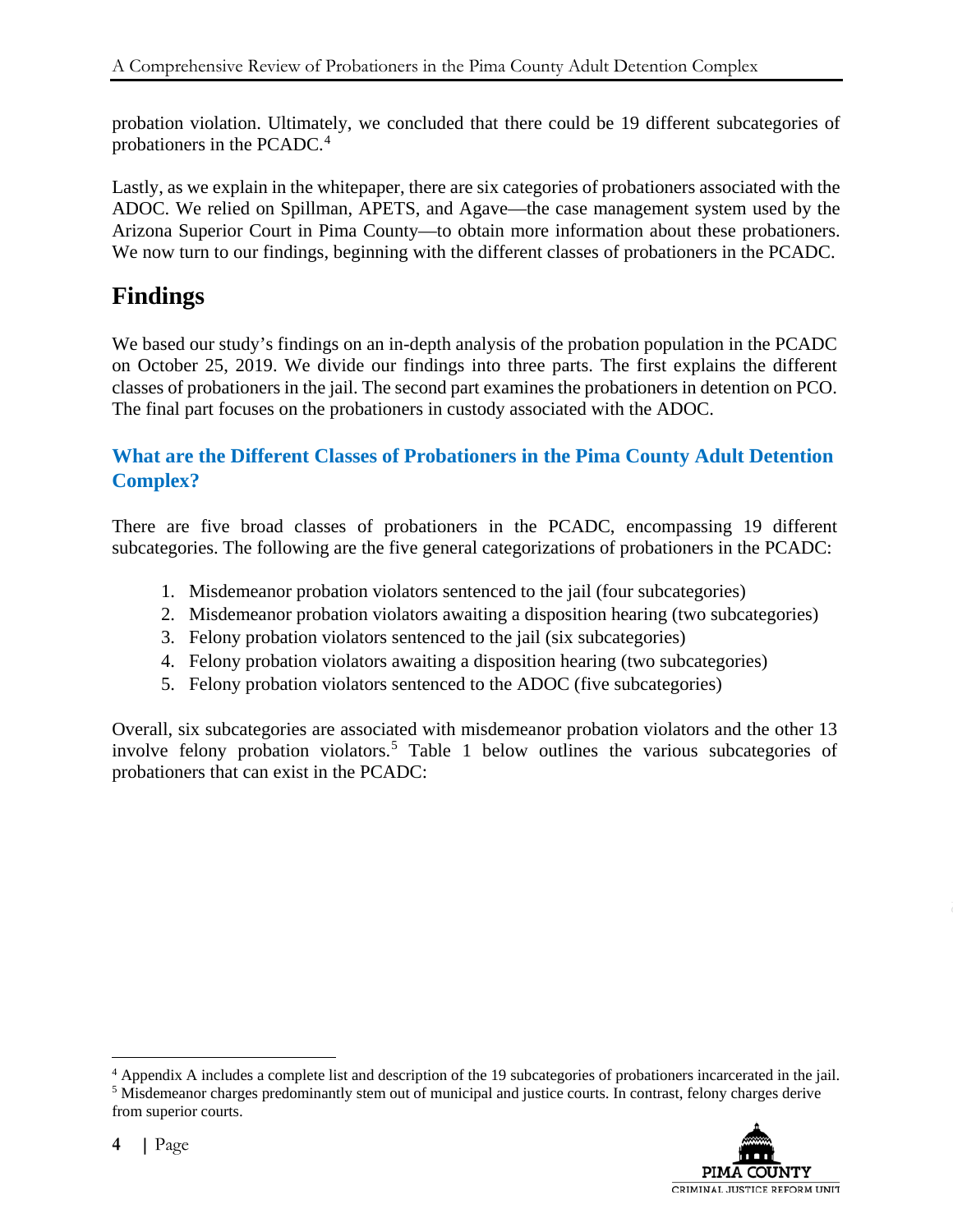| <b>Classes of Probationers</b>                    | <b>Number of Probationers</b> |
|---------------------------------------------------|-------------------------------|
| <b>I. Misdemeanor Probation Violation</b>         |                               |
| 1. Sentenced to PCADC                             |                               |
| Probation only                                    | 20                            |
| Probation but pending other charges               | $\theta$                      |
| Other charges but pending probation               | $\theta$                      |
| Probation and other charges                       | $\theta$                      |
| 2. Pre-Disposition Hearing                        |                               |
| Probation only                                    | 12                            |
| Probation and other charges                       | $\overline{2}$                |
| Total number of misdemeanor probation violators   | 34                            |
| <b>II. Felony Probation Violation</b>             |                               |
| 3. Sentenced to PCADC                             |                               |
| Probation only                                    | 131                           |
| Probation but pending probation charges           | $\overline{4}$                |
| Probation but pending other charges               | 15                            |
| Other charges but pending probation               | 1                             |
| Probation and other charges                       | 7                             |
| Probation and sentenced to ADOC                   | $\theta$                      |
| <b>4. Pre-Disposition Hearing</b>                 |                               |
| Probation only                                    | 98                            |
| Probation and other charges                       | 175                           |
| 5. Sentenced to ADOC                              |                               |
| Probation only                                    | 13                            |
| Probation but pending other charges               | $\overline{4}$                |
| Other charges but pending probation               | $\mathbf{2}$                  |
| Probation and other charges                       | $\overline{2}$                |
| Probation and sentenced to PCADC                  | $\overline{0}$                |
| <b>Total number of felony probation violators</b> | 452                           |
| <b>Total number of probationers in the PCADC</b>  | 486                           |

## **Table 1.** The Different Classes of Probationers in Detention on October 25, 2019

### **Probationers by Charges: Probation Charges Only and Multiple Charges**

Initial calculations from the PCSD revealed that 486 individuals were in detention on probation charges on October 25, 2019—34 appeared as misdemeanor probation violators and the remaining 452 as felony probation violators. This information, however, is misleading. The multiple categories listed in the table above show that not all 486 incarcerated individuals were exclusively probationers on PCO. From the 486 individuals, 208 (43 percent) were in custody due to other crimes in addition to violating probation. Figure 1 below breaks down the data by the number of misdemeanor probation violators and felony probation violators in detention due to other crimes versus those held on strict probation charges:

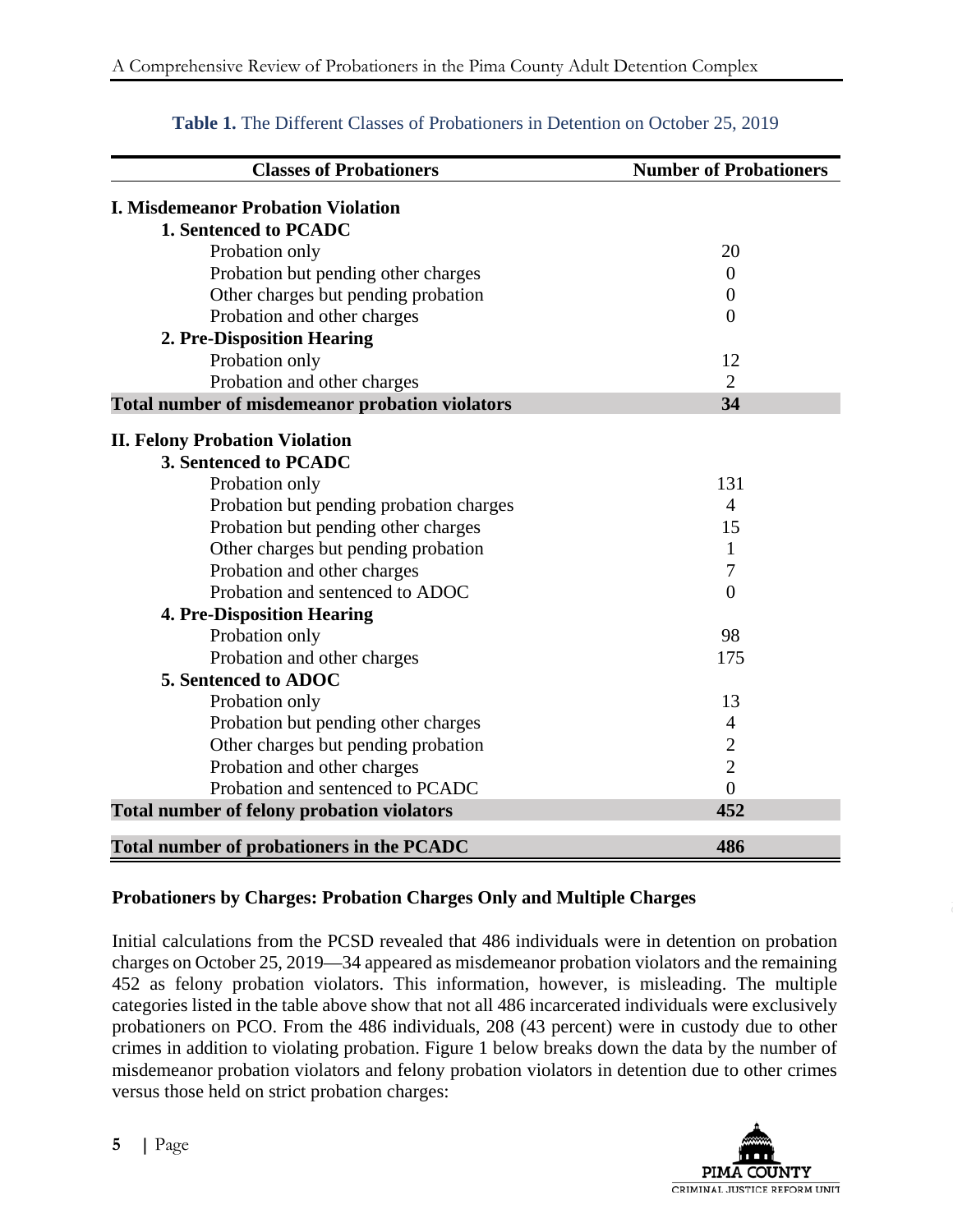



Out of the 34 misdemeanor probation violators, 32 were in custody on PCO. The other two probationers were also in detention for other crimes. With respect to felony probation violators, 246 were in custody on PCO; the remaining 206 included individuals in detention for other crimes and probation charges. There are 11 subcategories of probationers involving individuals in detention on other charges and probation-related ones (see Table 1 in the previous page).

### **Sherriff's Department Data Classification Algorithm**

The reason why the 486 individuals appeared in the daily count of inmates as principally probationers is due to the PCSD's data classification algorithm. The PCSD's data classification system prioritizes probation violations over other crimes. Consequently, some individuals booked in the jail on multiple charges, including probation violations, appear in the system as probationers, primarily. If the PCSD's data classification algorithm deprioritized probation violations, the number of probationers reflected in the daily count of inmates would drop as Figure 2 illustrates in the following page:



Type of Crime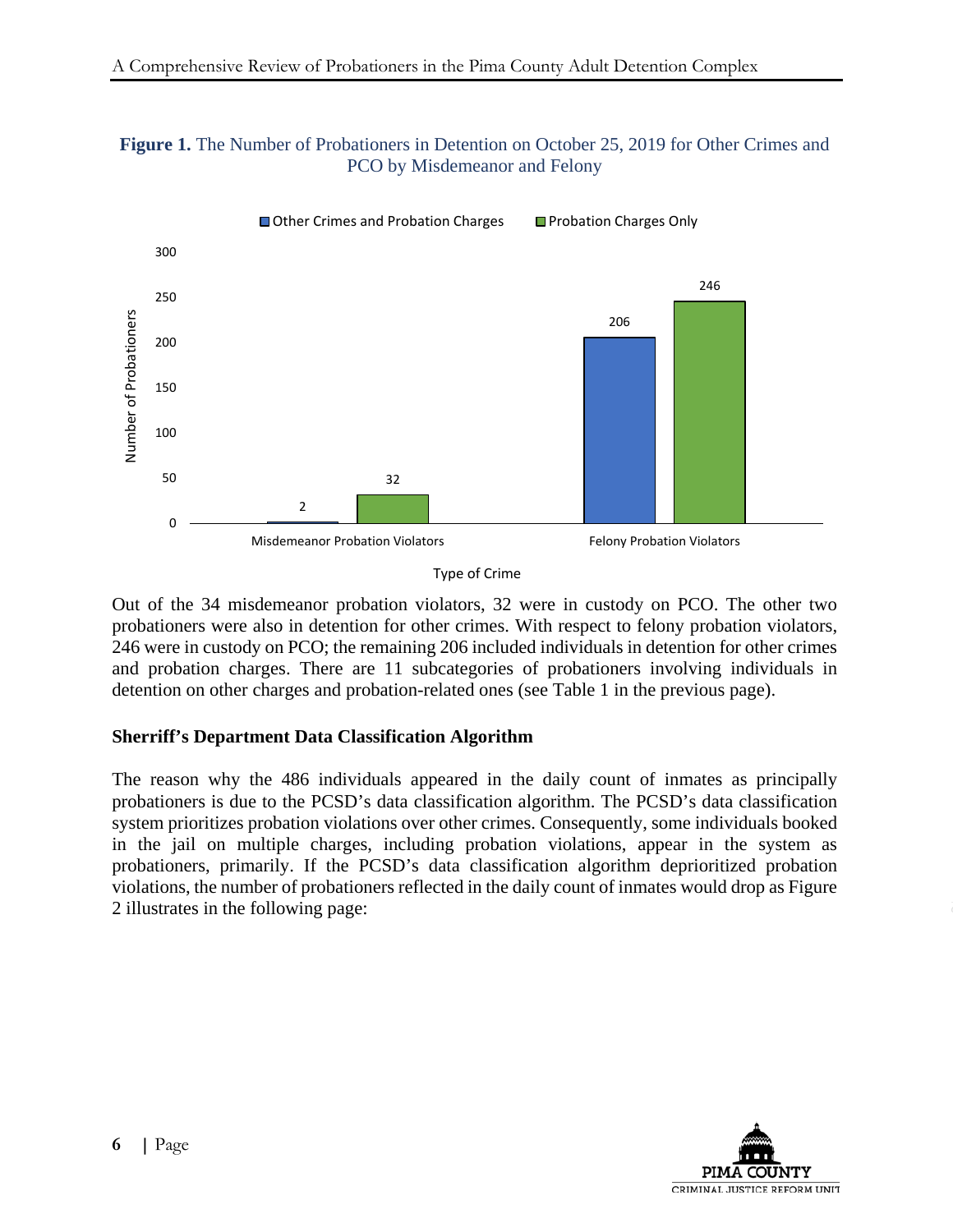



Date of Data Collection

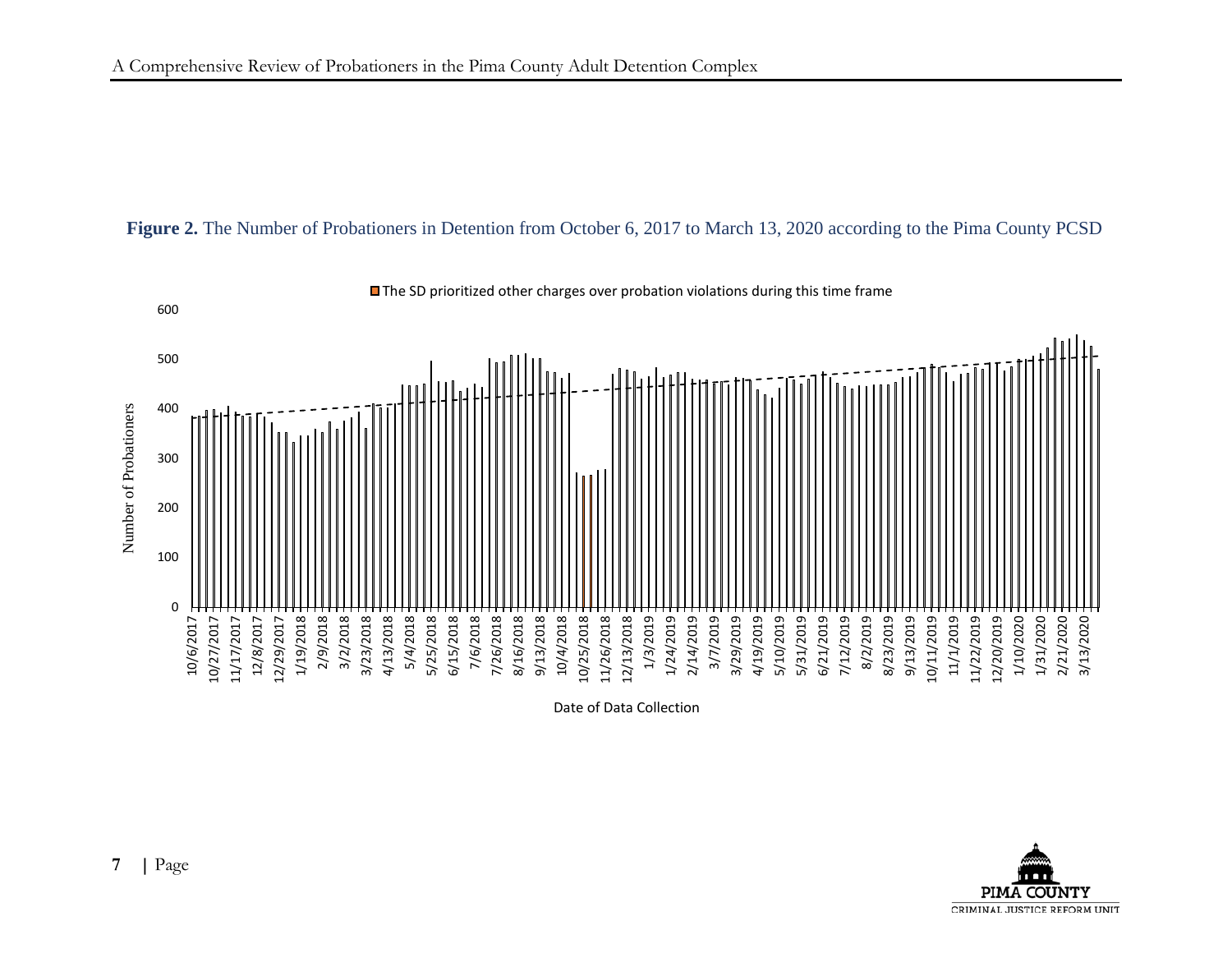For two months in 2018, the PCSD reconfigured their data classification algorithm to prioritize other crimes over probation violations. Since the leading charges of probationers in custody on multiple charges were no longer probation violations, the number of probationers represented in the daily count of inmates decreased. Subsequently, however, when the SD returned to their original data classification procedure, the number of probationers in custody increased because probation violations resurfaced as their leading charges.

### **Probationers by Case Status: Sentenced and Pre-Disposition Hearing**

Besides criminal charges, probationers in detention on PCO and other criminal charges can be further broken down into two different categories: sentenced and pre-disposition hearing. Probationers in the sentenced category represent those individuals who the courts sentenced to either the PCADC or the ADOC. In contrast, probationers in the pre-disposition category entail those individuals in detention whose cases remain unresolved. Figure 3 below divides the number of misdemeanor probation violators and felony probation violators in custody due to other crimes and PCO by those who the courts sentenced and those awaiting their disposition hearing.

### **Figure 3.** The Number of Probationers in Detention on October 25, 2019 for Other Crimes and PCO by Type of Crime and Case Status





The courts had not sentenced the large majority of individuals in custody on probation-related charges on October 25, 2019. Overall, the courts had only sentenced 173 (36 percent) out of the 486 probationers in detention. In particular, 20 out of 34 (59 percent) misdemeanor probation violators had their cases resolved. However, for felony probation violators, the courts had

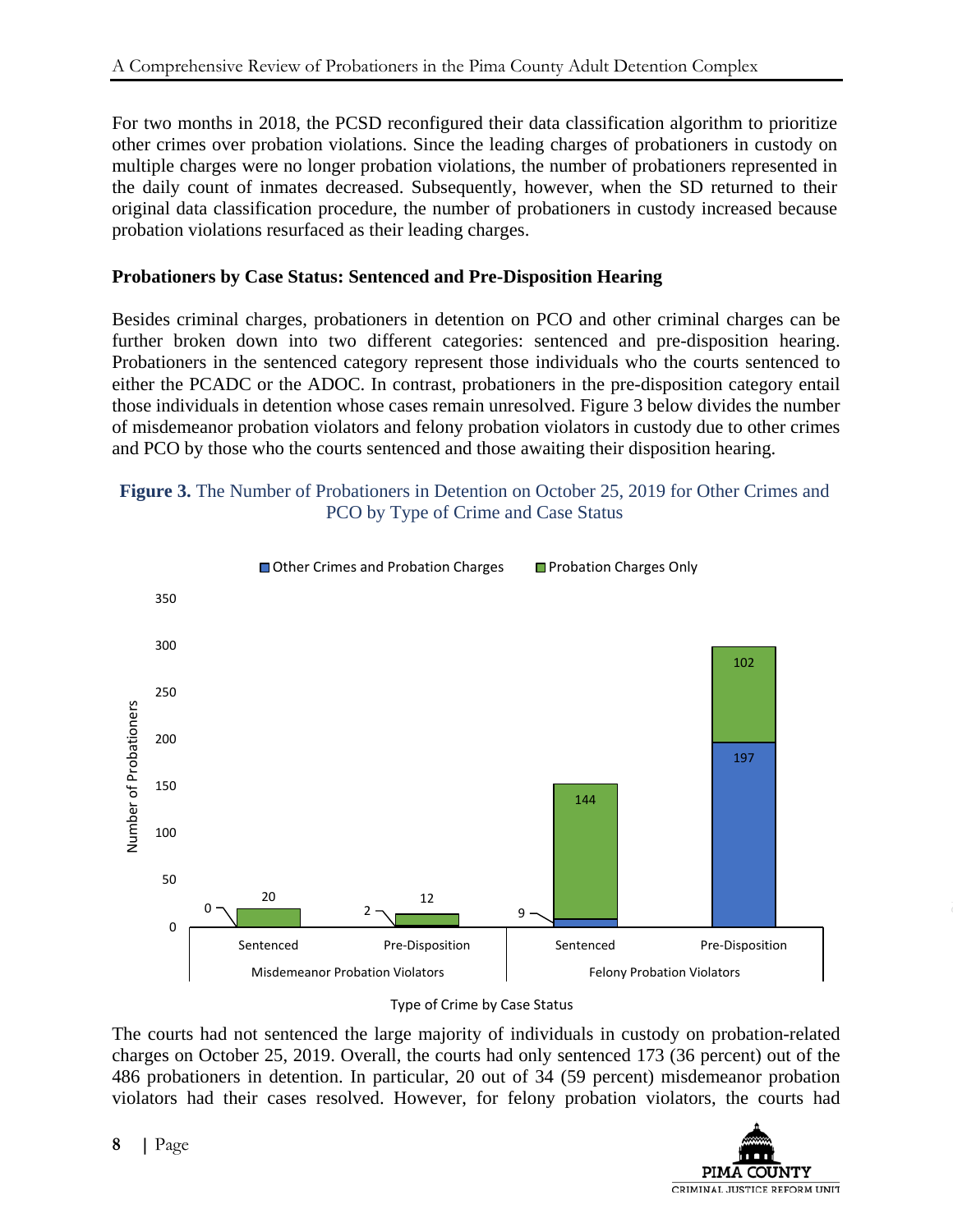sentenced just 153 out of 452 (34 percent) individuals. This means that 299 felony probation violators were in custody pending the outcome of their cases.

As Figure 3 above highlights, most of the pre-disposition cases comprised individuals arrested for other crimes and violating probation. For example, 199 (64 percent) out of the 313 pre-disposition cases involved individuals who were incarcerated for committing other crimes and violating probation. Out of these cases, 197 concerned felony probation violators while the remaining two were misdemeanor probation violators. Vice versa, 114 (36 percent) out of the 313 pre-disposition cases consisted of individuals arrested on PCO. Felony probation violators made up 102 of these cases, and the other 12 included misdemeanor probation violators. As we explain in the next part, 110 out of the 114 cases involving probationers on PCO are important to examine in detail because they do not involve new crimes and the courts have not sentenced them. As such, this group of probationers represent an opportunity for policy intervention.

# **Who are the Probationers in the Pima County Adult Detention Complex on Probation Charges Only?**

### **Probationers on Probation Charges Only**

All of the 486 individuals in custody on October 25, 2019 were on probation-related charges, also known as "probation violations." However, to better delineate who out of these probationers the APD places in the jail, it is important to isolate probationers arrested on PCO from those who committed new crimes.

| <b>Classes of Probationers</b>                         | <b>Number of Probationers</b> |
|--------------------------------------------------------|-------------------------------|
| <b>I. Misdemeanor Probation Violation</b>              |                               |
| 1. Sentenced to PCADC                                  |                               |
| Probation only                                         | 20                            |
| 2. Pre-Disposition Hearing                             |                               |
| Probation only                                         | 12                            |
| Total number of misdemeanor probation violators        | 32                            |
| <b>II. Felony Probation Violation</b>                  |                               |
| 3. Sentenced to PCADC                                  |                               |
| Probation only                                         | 131                           |
| Probation but pending probation charges                | $\overline{A}$                |
| <b>4. Pre-Disposition Hearing</b>                      |                               |
| Probation only                                         | 98                            |
| 5. Sentenced to ADOC                                   |                               |
| Probation only                                         | 13                            |
| <b>Total number of felony probation violators</b>      | 246                           |
| Total number of probationers on probation charges only | 278                           |

### **Table 2.** The Probationers in Detention on October 25, 2019 on PCO

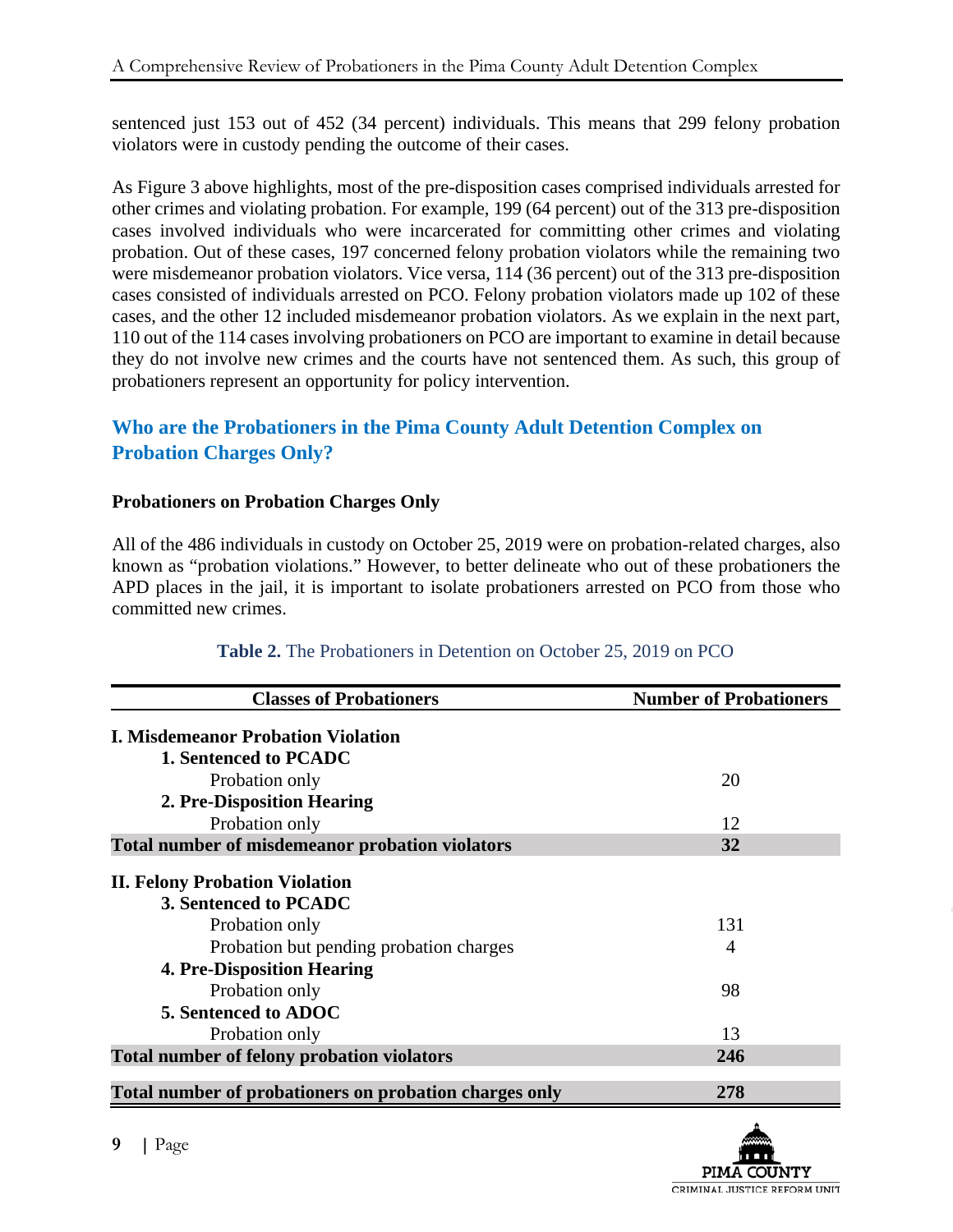In doing so, we found that the APD places in the jail the probationers across six subcategories. Table 2 above specifically lists the number of probationers detained in detention who fall under these categories. All of these individuals were in custody on PCO. Three of the six subcategories include sentenced probationers—two to the jail and one to the ADOC. Two groups involve probationers with unresolved cases. The final one concerns individuals sentenced to the jail on some probation charges, but who have other unresolved probation charges.<sup>[6](#page-17-0)</sup>

On October 25, 2019, most probationers were in custody for PCO. From the 486 jailed probationers, 278 (57%) were only charged with a probation violation. Out of the 278 individuals, 32 included misdemeanor probation violators, while the remaining 246 concerned felony probation violators. From the misdemeanor population, the courts sentenced 20 individuals to the jail, and the other 12 had unresolved cases. With respect to the felony population, the courts sentenced 131 individuals to the jail and 13 to the ADOC, 102 had unresolved cases, and four had a sentenced probation violation and a pending probation charge.<sup>[7](#page-17-1)</sup> Figure 4 below visualizes the number of misdemeanor and felony probation violators in custody on PCO by the status of their cases.





Type of Probation Charge by Case Status

<span id="page-17-1"></span> $7$  Out of the four individuals in this group, the Marana Municipal Court placed one on probation for driving under the influence in 2017. Two years later, this individual attempted assault with a deadly weapon and pled to three years of probation in the Arizona Superior Court in Pima County. While a judge sentenced the individual for the Marana-based probation violation on October 14, 2019, the Superior Court violation remained pending on October 25, 2019. Per the other three individuals, although a Superior Court judge sentenced them on probation charges in Pima County, they each had a pending probation violation from one of the following three counties: Cochise, Santa Cruz, and Maricopa.



<span id="page-17-0"></span> <sup>6</sup> On a case-by-case basis, depending on whether an individual's probation charges are from Pima County, other probation departments in addition to the APD may be involved.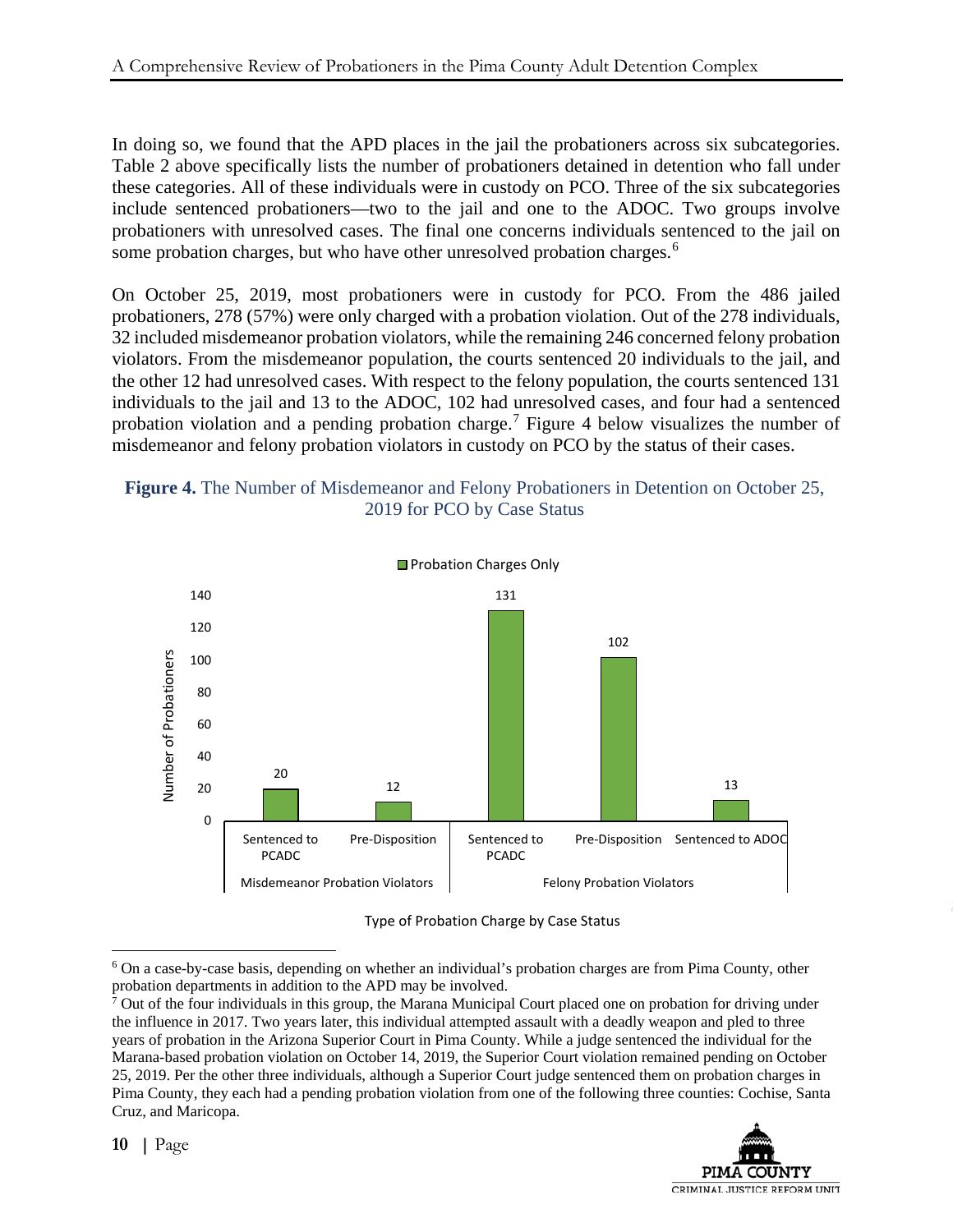### **Racial Disparities Among Probationers on Probation Charges Only**

We also found there to be racial disparities throughout the 27[8](#page-18-0) individuals in detention on PCO. $8$ As Figure 5 below demonstrates, Hispanics were the most represented racial group among white, Black, Native American, and other probationers in custody.<sup>[9](#page-18-1)</sup> Hispanics represented 68 (44 percent) out of 156 probationers sentenced to the jail, 56 (49 percent) out of 114 pending disposition, and seven (54 percent) out of 13 sentenced to the ADOC. Whites were the next largest group, followed by Blacks, Native Americans, and other probationers.

#### **Figure 5.** The Number of Probationers in Detention on October 25, 2019 for PCO by Case Status and Race



Probationers by Case Status and Race

The racial disparities in our population sample are clearer when we compare them to the racial composition of Pima County's population. Figure 6 below reveals how our sample relates to the racial demographics of Pima County, the jail, and the APD's population and probation revocations in  $2019:^{10}$  $2019:^{10}$  $2019:^{10}$ 

<span id="page-18-2"></span><sup>10</sup> Wellner, "The Adult Probation Department of the Superior Court in Pima County 2019 Annual Report," p. 9.



<span id="page-18-0"></span><sup>&</sup>lt;sup>8</sup> As part of Pima County's commitment to the MacArthur Foundation's Safety and Justice Challenge, we identified the racial disparities among probationers in custody to support ongoing efforts of addressing the overrepresentation of racial and ethnic minorities in the criminal justice system.

<span id="page-18-1"></span><sup>9</sup> Individuals in the unknown/other category included Asians, Pacific Islanders, and those who did not report this information. Only two individuals identified as Asian.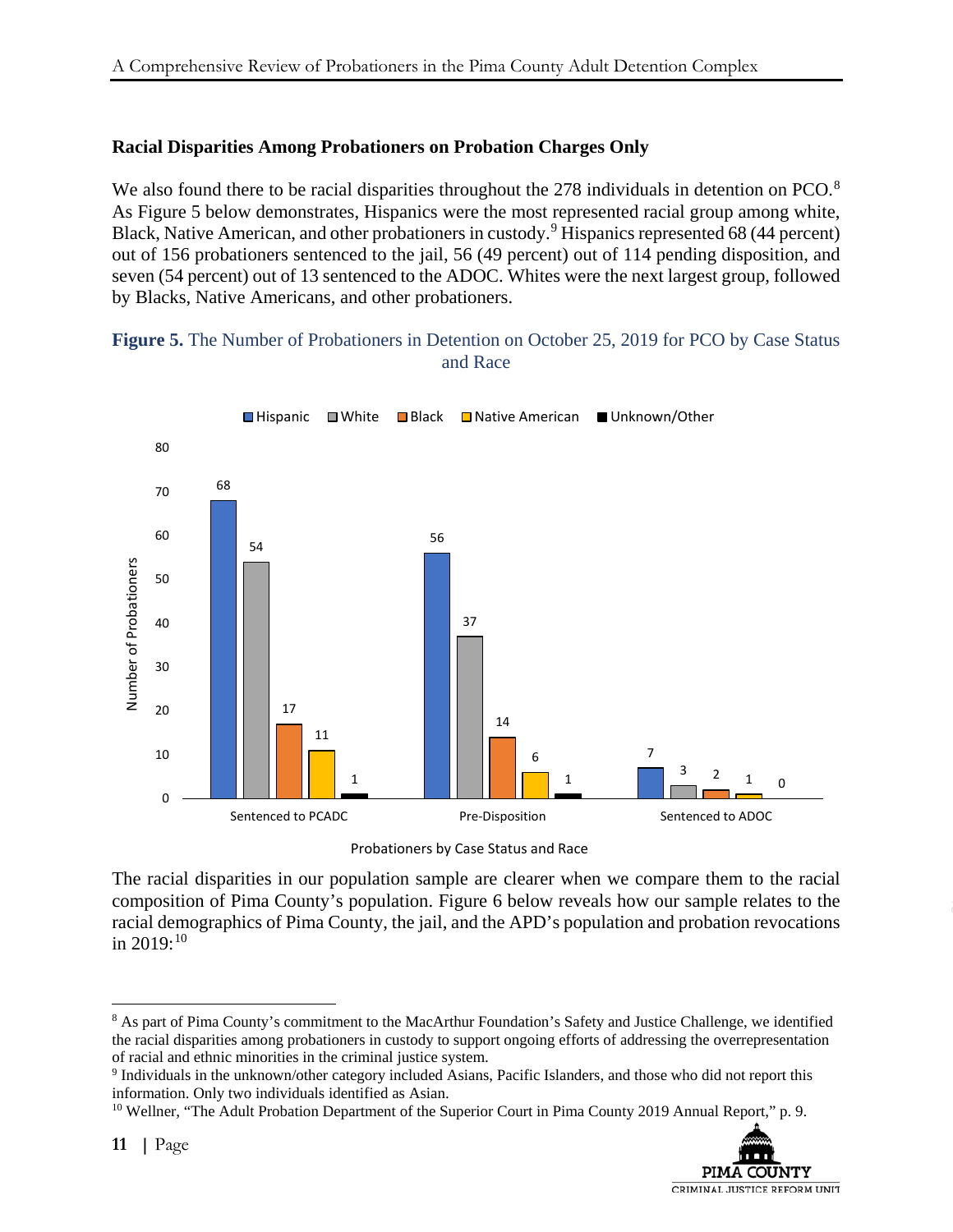



Although Hispanics, Blacks, and Native Americans were overrepresented in our sample when compared to Pima County's population, we found the opposite to be true for whites. On one hand, while Hispanics constituted 36 percent of the residents in Pima County in 2019, they represented 47 percent of the probationers in detention on PCO on October 25, 2019. Similarly, Blacks and Native Americans were overrepresented in our sample by eight percent and two percent, respectively. On the other hand, even though whites accounted for 53 percent of Pima County residents, they made up 34 percent of the probationers in question. The underrepresentation of whites, juxtaposed with the overrepresentation of Hispanic, Blacks, and Native Americans, illuminate the racial disparities throughout our sample.<sup>[11](#page-19-0)</sup>

### **Long Jail Sentences and Length of Stays**

Aside from racial disparities, we learned that the courts sentenced a significant portion of probationers in detention to long jail sentences. Out of the 130 individuals sentenced to the jail on PCO, the courts sentenced 44 (34 percent) of them to 60 or more days in detention. The average length of sentence for the 44 probationers was almost 153 days, ranging from 60 to 366 days in the jail. $12$ 

<span id="page-19-1"></span> $12$ <sup>12</sup> The courts sentenced five individuals to 60 days and four individuals to 366 days.



Populations by Race in 2019

<span id="page-19-0"></span><sup>&</sup>lt;sup>11</sup> While our findings' generalizations are limited, it is worth highlighting that there are significant similarities between the racial composition of our study's population and the individuals in detention, under community supervision, and those whose probation was revoked in 2019.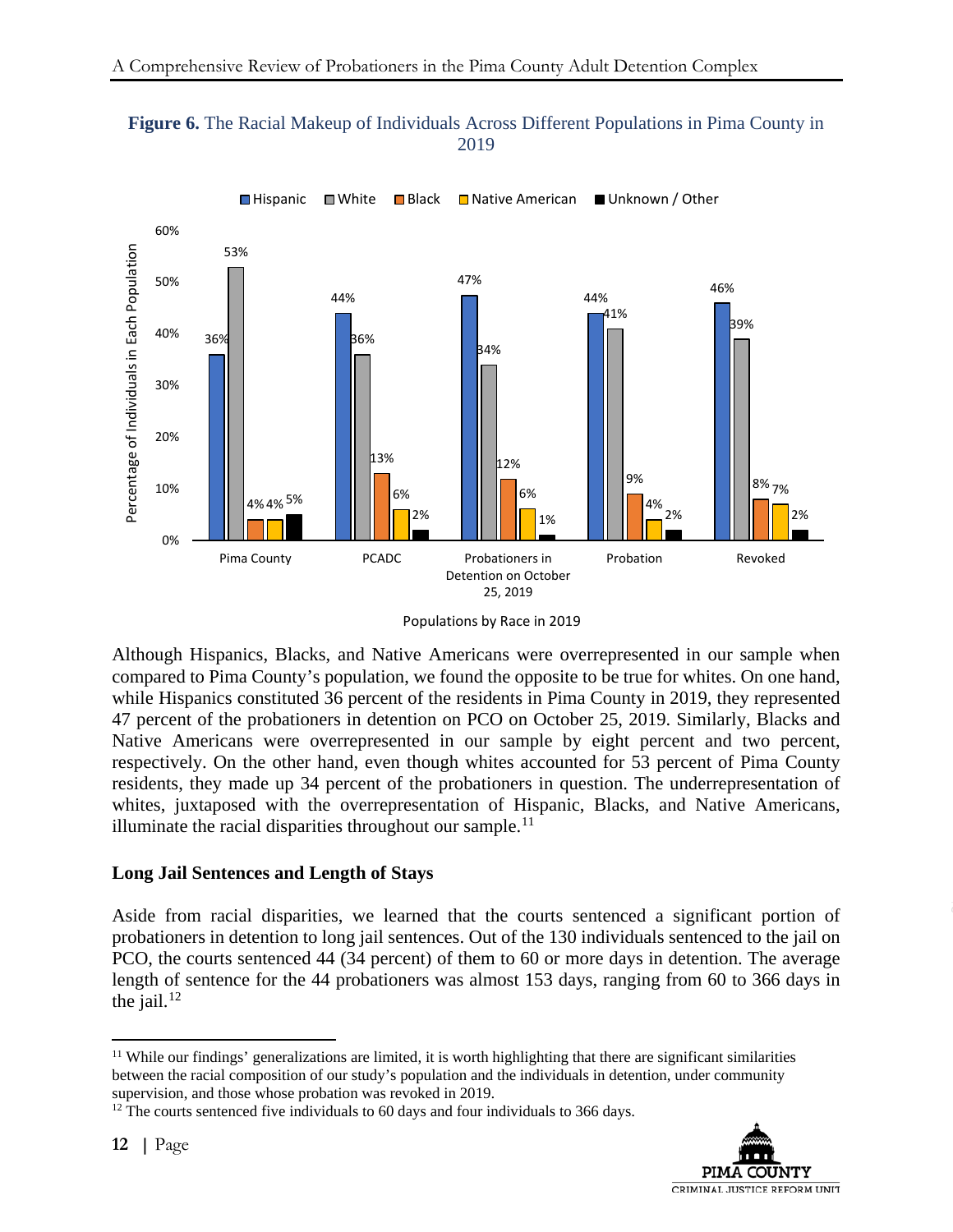In theory, when the courts terminate the community supervision of a felony probation violator, the courts should revoke the individual to the ADOC. Moreover, the number of days that the individual serves in prison due to a probation revocation should depend on the individual's original offense.<sup>[13](#page-20-0)</sup>

However, in practice in Pima County, the courts sentence some felony probation violators to the jail through coterminous sentences. Under these sentences, felony probation violators concurrently serve time in the jail for their underlying offense and probation violation. In other words, their probation period expires when their term in the jail ends. Varying case-by-case, coterminous sentences and incarceration terms are contingent on the plea agreement. Furthermore, from the individuals who the courts sentence to the jail for violating probation, some of them are eventually rereleased on probation. Likewise, however, this differs by case, depending on several factors such as whether an individual's defense counsel files a motion to amend their sentence.[14](#page-20-1) 

Because of the complexed and dynamic nature of sentenced probationers in detention, examining their LOS in custody as of October 25, 2019 provides a better alternative for knowing how many days they spent in the jail. In this regard, we found that the 44 sentenced probationers were in custody an average length of 83 days—the shortest LOS being 32 (four individuals total) while the longest was 268 days.

Additionally, it is important to identify how many days the 114 individuals with unresolved charges spent in the jail as of October 25, 2019. After all, the courts have not sentenced these probationers. From the 114 individuals, 110 spent an average of nearly 28 days in custody. The other four probationers—the individuals sentenced on a probation charge but have other probation violations pending—stayed an average length of almost 50 days in detention.

### **Pre-Disposition Hearing Probationers on Probation Charges Only**

It is worth pausing to review the reasons why the 110 individuals on PCO remained in custody with unresolved charges. This group of probationers presents an opportunity for policy intervention, primarily because the courts have not made a final decision regarding their cases. At their disposition hearing, depending on the circumstances in each case, the courts can decide to reinstate their probation rather than further incarcerating them.<sup>[15](#page-20-2)</sup>

In order to understand why the 110 probationers were in detention, we researched the basis of their probation violations. That is, we investigated why their probation officers (PO) filed a petition to revoke (PTR) their community supervision. Below, Figure 7 breaks down these probationers by the filed PTR probation:

<span id="page-20-2"></span><span id="page-20-1"></span><span id="page-20-0"></span><sup>&</sup>lt;sup>13</sup> "Arizona Task Force on Community Corrections," p. 3.<br><sup>14</sup> For practical reasons, we examined one case in detail in Agave to better discern how the courts sentence  $<sup>14</sup>$  For practical reasons, we examined one case in detail in Agave to better discern how the courts sentence</sup> probationers and rerelease some on probation. See Appendix B for a thorough description of the case. <sup>15</sup> Ibid.

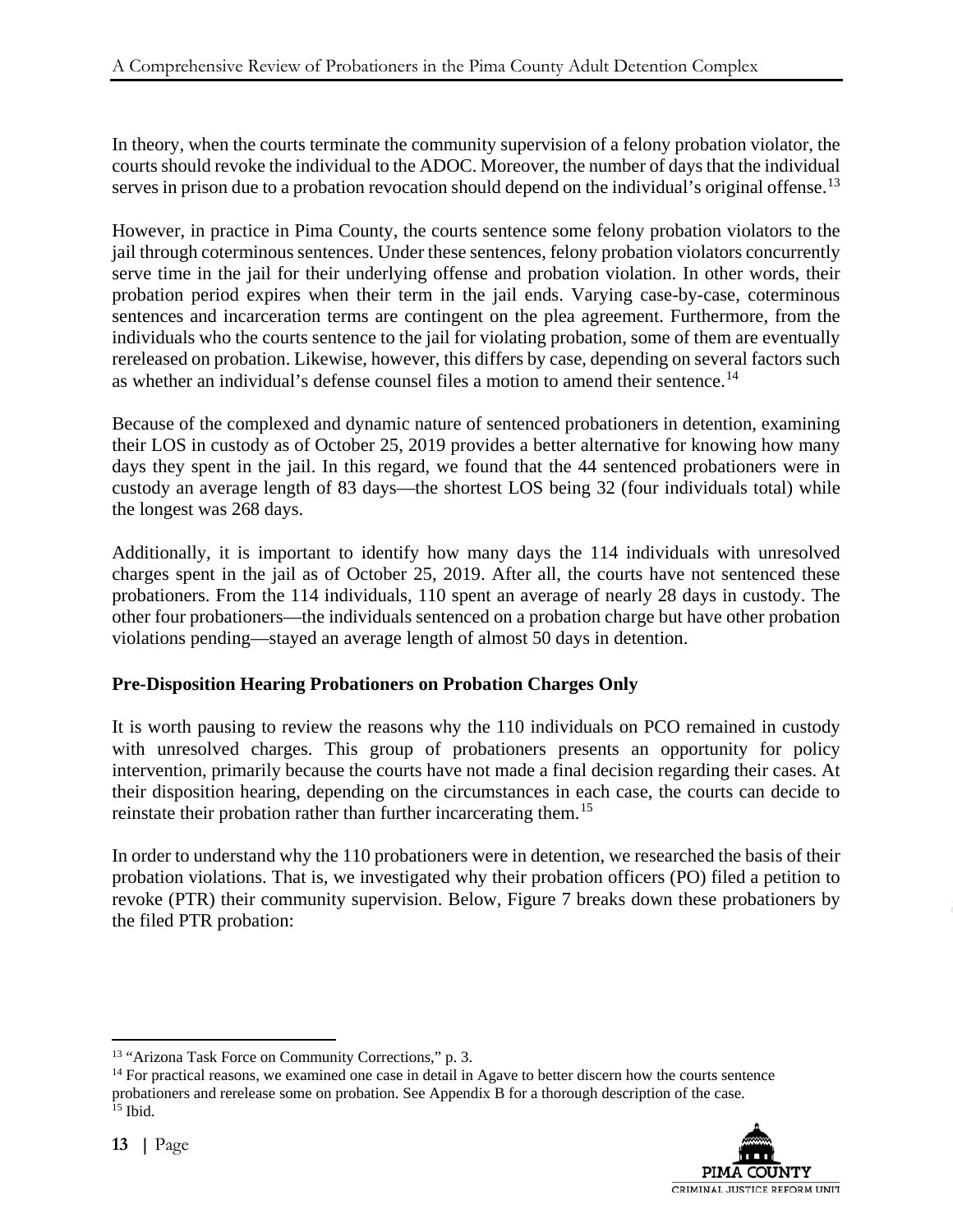### **Figure 7.** The Number of Probationers in Detention on October 25, 2019 with Unresolved PCO by Probation Violation



**Probation Charges Pre-Disposition Only** 

As the figure above exhibits, we found that the APD cited the 110 probationers for four different violations. The APD cited 43 individuals for absconding, 33 for committing a new crime, and 29 for violating the technical conditions of their supervised probation. The remaining five received a sanction or we did not have sufficient information to determine their violation.<sup>[16](#page-21-0)</sup>

According to the Pima County APD's Field Services Division Operations Manual, an absconder is a "probationer who has willfully chosen to evade supervision and whose whereabouts is unknown."<sup>[17](#page-21-1)</sup> Under policy, when the whereabouts of an individual on standard probation supervision (SPS) is unknown, a PO must attempt to find the probationer at least once every 30 days. If the PO does not locate the probationer on SPS within 90 days, the PO has to file a PTR and request a bench warrant. Moreover, when the location of a probationer on intensive probation supervision (IPS) is unidentified, a PO will similarly attempt to locate the individual. However, in these cases, the PO will file a PTR and request a bench warrant if the probationer is not located in 72 hours.

A PO may also file a PTR probation for probationers who commit a new crime. Depending on the nature of the offense, however, a PO has other options. For example, if the new offense does not

<span id="page-21-1"></span><sup>&</sup>lt;sup>17</sup> Pima County Adult Probation Department, "The Adult Probation Department of the Superior Court in Pima County Field Services Division Operations Manual," p. 65.



<span id="page-21-0"></span><sup>&</sup>lt;sup>16</sup> Specifically, the APD sanctioned two probationers, referring them to drug treatment. We had insufficient data for three individuals.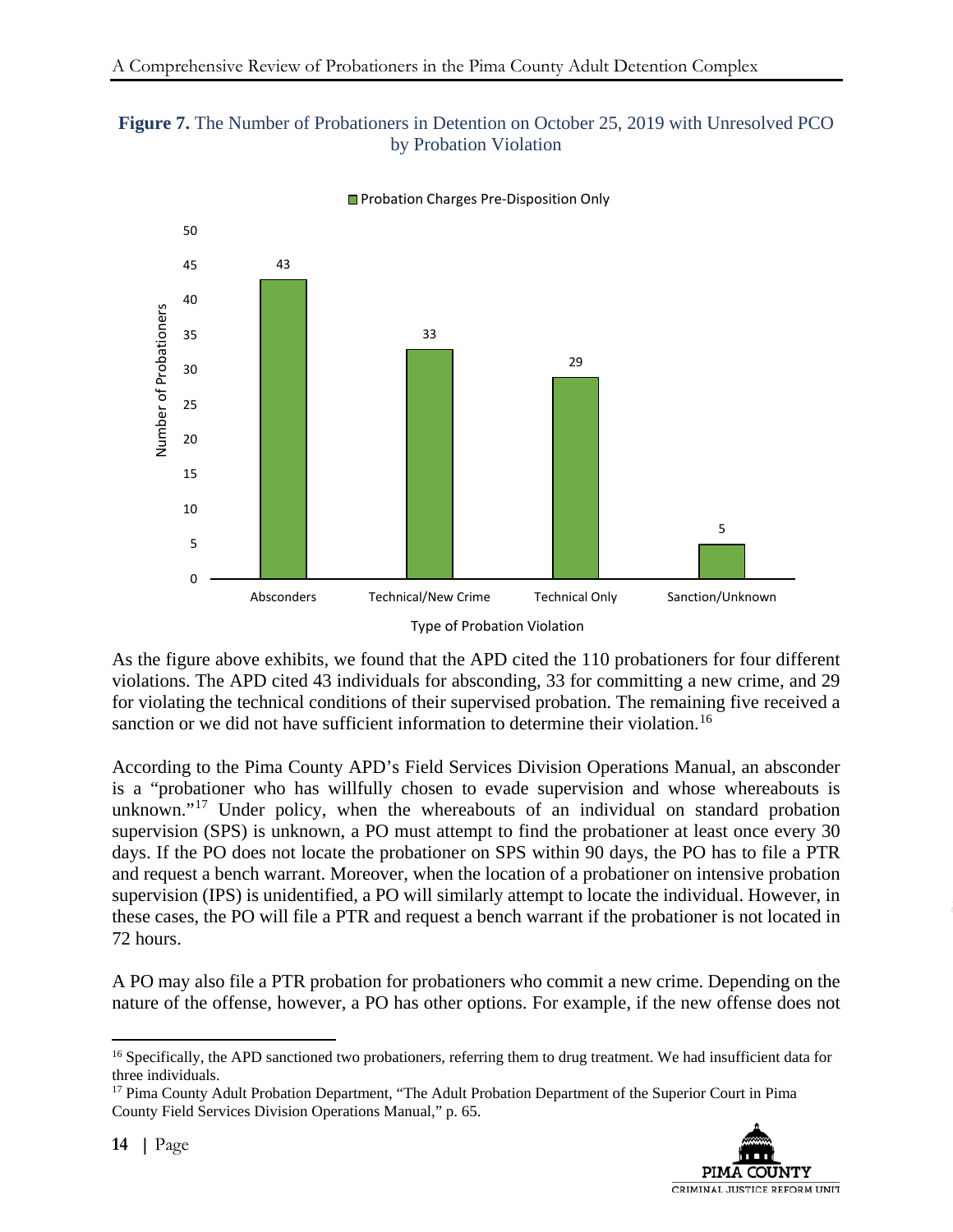pose a serious threat to others, a PO can file a petition to modify (PTM) probation "to a specialized caseload or add sanctions as an alternative to revocation proceedings."[18](#page-22-0) If a PO does not file a PTR or PTM, the PO at the very least must notify the court in writing of the new offense.

Moreover, a PO can file a PTR probation when probationers violate the technical conditions of their community supervision. In Arizona, there are 22 uniform conditions of supervised probation, divided into the following five types:  $19$ 

- 1. Law abiding behavior (five conditions)
- 2. Reporting to APD (one condition)
- 3. Residence (four conditions)
- 4. Treatment/behavior change/pro-social activities (six conditions)
- 5. Special requirements (six conditions)

Special requirements include mandated community restitution hours and jail time, as well as specialized caseloads involving IPS, domestic violence, mental health, sex offenders, and drug court, for example. The next figure displays the number of technical conditions that the 110 probationers violated by their type.





<span id="page-22-0"></span> <sup>18</sup> Ibid., p. 45.

<span id="page-22-1"></span><sup>&</sup>lt;sup>19</sup> In Appendix C, we include a sample form of Arizona's uniform conditions of supervised probation.

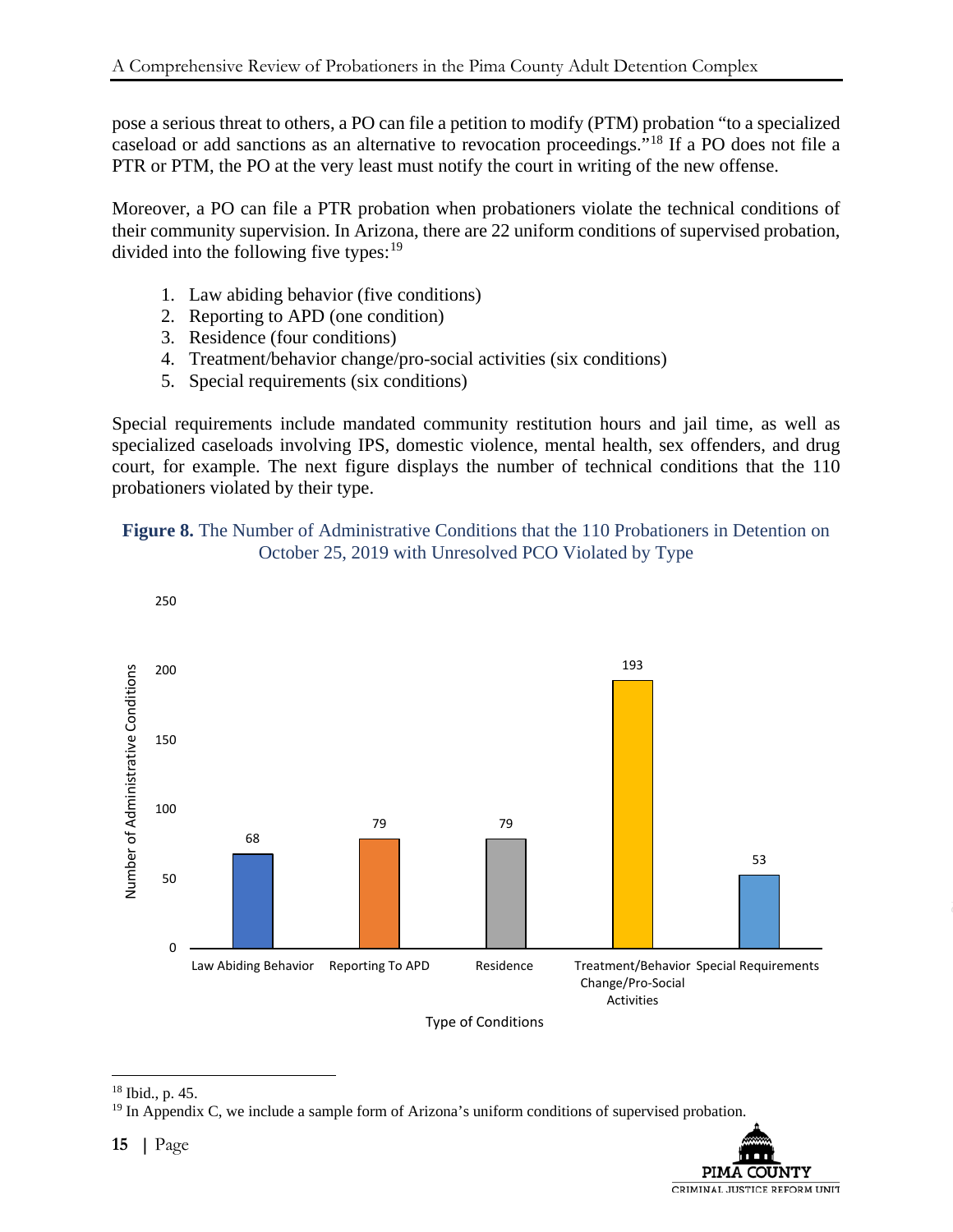Altogether, the 110 probationers on PCO accumulated 472 technical violations. From this number, 193 (41 percent) violations concerned treatment/behavior change/pro-social activities. Failure to report to the APD and residential-related conditions combined for 158 (33 percent) violations. The remaining 121 violations were associated with law abiding (14 percent) and specially required (11 percent) conditions. The following illustration organizes these conditions by probation violation.

#### **Figure 9.** The Number of Administrative Conditions that the 110 Probationers in Detention on October 25, 2019 with Unresolved PCO Violated by Type and Violation



Revocation Type by Conditions

As Figure 9 represents, the most common technical violations among probationers who absconded, committed a new crime, or only violated the technical aspects of their supervision are associated with treatment/behavior change/pro-social activities. For absconders, the next two common technical violations concerned residence and failure to report to the APD, which one would expect given that they evaded supervision. With respect to probationers who committed a new crime, the second most common technical violations included law-abiding behavior. For those individuals who only violated the technical aspects of their supervision, the remaining violations were evenly distributed, for the most part, between the other four types of conditions.

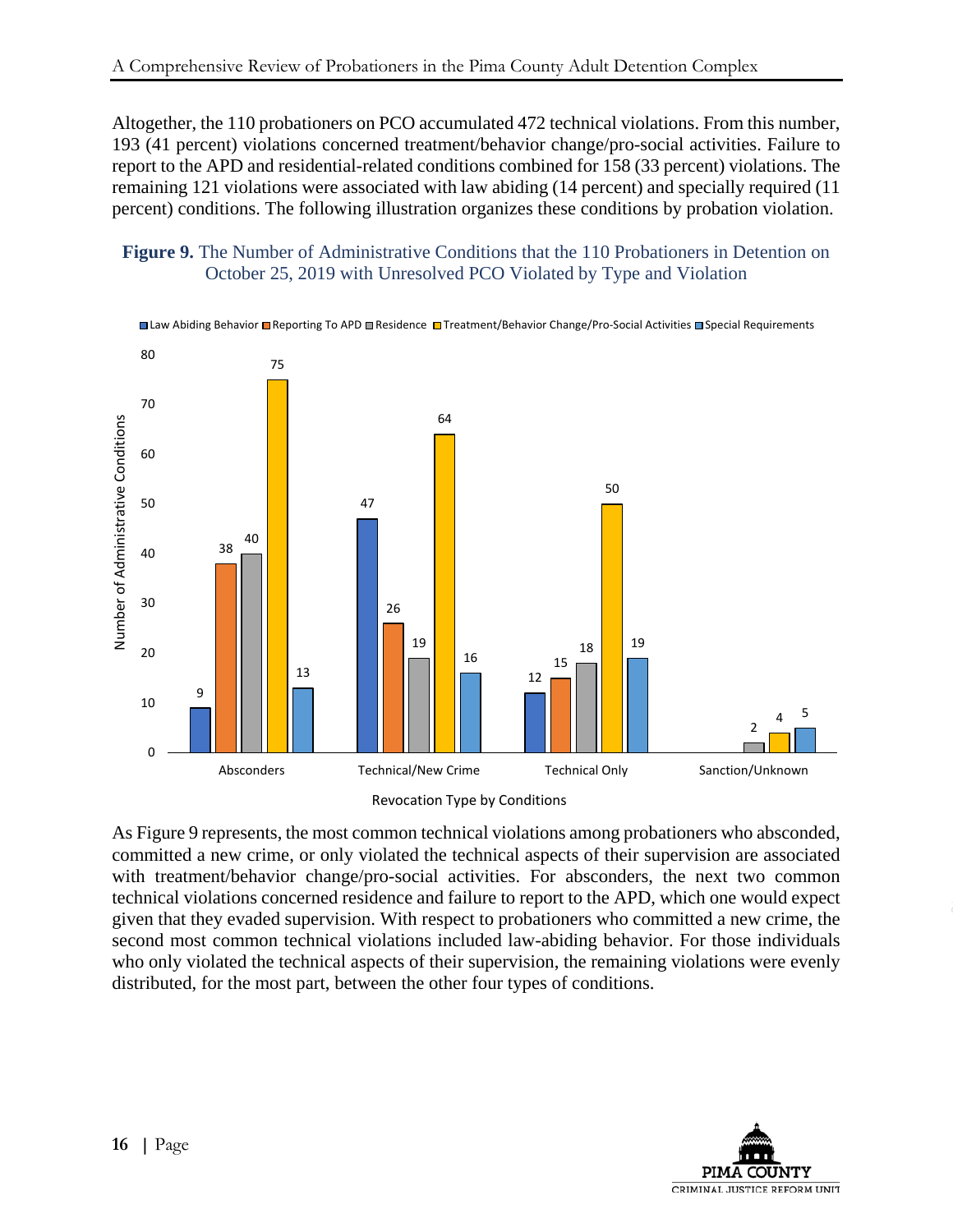Because the APD filed PTRs for 29 probationers out of the 110 individuals on PCO due to technical violations, we examined these violations specifically.[20](#page-24-0) Figure 10 below shows the specific technical conditions that the 29 probationers violated:

### **Figure 10.** The Number of Administrative Conditions that 29 Probationers in Detention on October 25, 2019 with Unresolved PCO Violated



Overall, the 29 probationers accumulated 114 technical violations. The following administrative conditions resulted in the five most common technical violations:

- 1. Possession or consumption of illegal drugs (C12)
- 2. Failure to report to APD (C6)
- 3. Failure to provide the APD safe and unrestricted residential access (C7)
- 4. Failure to participate in any program of counseling or assistance (C11)
- 5. Failure to abide by special conditions (C21)

There was no individual with only one technical violation. Each probationer had an average of nearly four technical violations, ranging from two (four individuals) to six (three individuals) technical violations.

Although the overwhelming majority of probationers in detention have unresolved charges or the courts sentenced them to the jail, there exist a small number of probationers associated with the ADOC. In the next section, we address who these individuals are and why they are in the PCADC rather than the state prison.

<span id="page-24-0"></span> $20$  There is a possibility that some of these 29 probationers were absconders. If this is the case, then this means that at initial appearance, the individual had his or her absconding charges dropped in exchange for entering admission to other allegations.

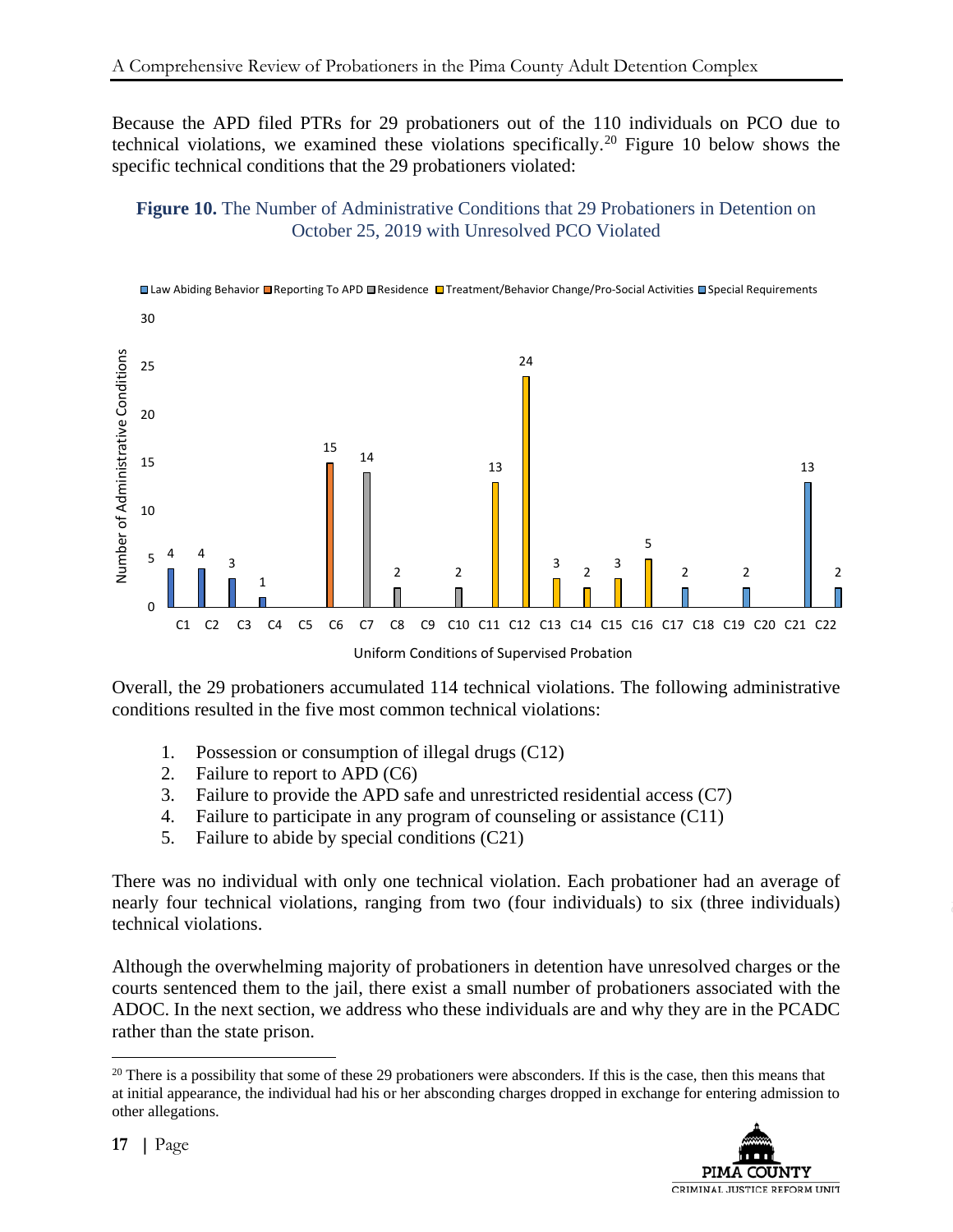# **Who are the Arizona Department of Corrections Probationers and Why are they in the Pima County Adult Detention Complex?**

There are six subcategories of probationers in the PCADC involving the ADOC. On the whole, these subcategories constitute a small number of probationers. Before we discuss what the subcategories are, including whom from the probationers in detention on October 25, 2019 had ties to the ADOC, it is essential to first explain the criminal justice process involving these cases.

### **Arizona Department of Corrections Caseload**

To begin, all ADOC cases involve felony probation violators. When an individual commits a felony, depending on the crime, a superior court may place the individual on probation instead of sentencing him or her to the ADOC. In these instances, if the incident took place in Pima County, the APD will be responsible for overseeing the individual's community supervision. Subsequently, if the individual absconds, commits a new crime, or violates probation, the APD or another law enforcement agency may detain the individual until the courts determine whether to revoke him or her to the ADOC.

There are also cases where superior courts may sentence an individual who commits a felony to both the prison and probation. Under these circumstances, the individual must fully serve the prison sentence prior to starting probation. Then, as in the prior example, if the individual violates probation, he or she may be incarcerated in the jail while a judge decides on the consequence. In either occurrence, if the courts revoke a probationer to the ADOC, the probationer will remain in local custody until the PCSD transfers him or her to the state prison.

### **Arizona Department of Corrections Probationers in the Pima County Adult Detention Complex**

| <b>Classes of Probationers</b>                    | <b>Number of Probationers</b> |
|---------------------------------------------------|-------------------------------|
| <b>II. Felony Probation Violation</b>             |                               |
| 3. Sentenced to PCADC                             |                               |
| Probation and sentenced to ADOC                   | $\Omega$                      |
| 5. Sentenced to ADOC                              |                               |
| Probation only                                    | 13                            |
| Probation but pending other charges               |                               |
| Other charges but pending probation               | 2                             |
| Probation and other charges                       | っ                             |
| Probation and sentenced to PCADC                  |                               |
| <b>Total number of felony probation violators</b> | 21                            |
|                                                   |                               |
| Total number of probationers in the PCADC         |                               |

**Table 3.** The ADOC Related Probationers in Detention on October 25, 2019

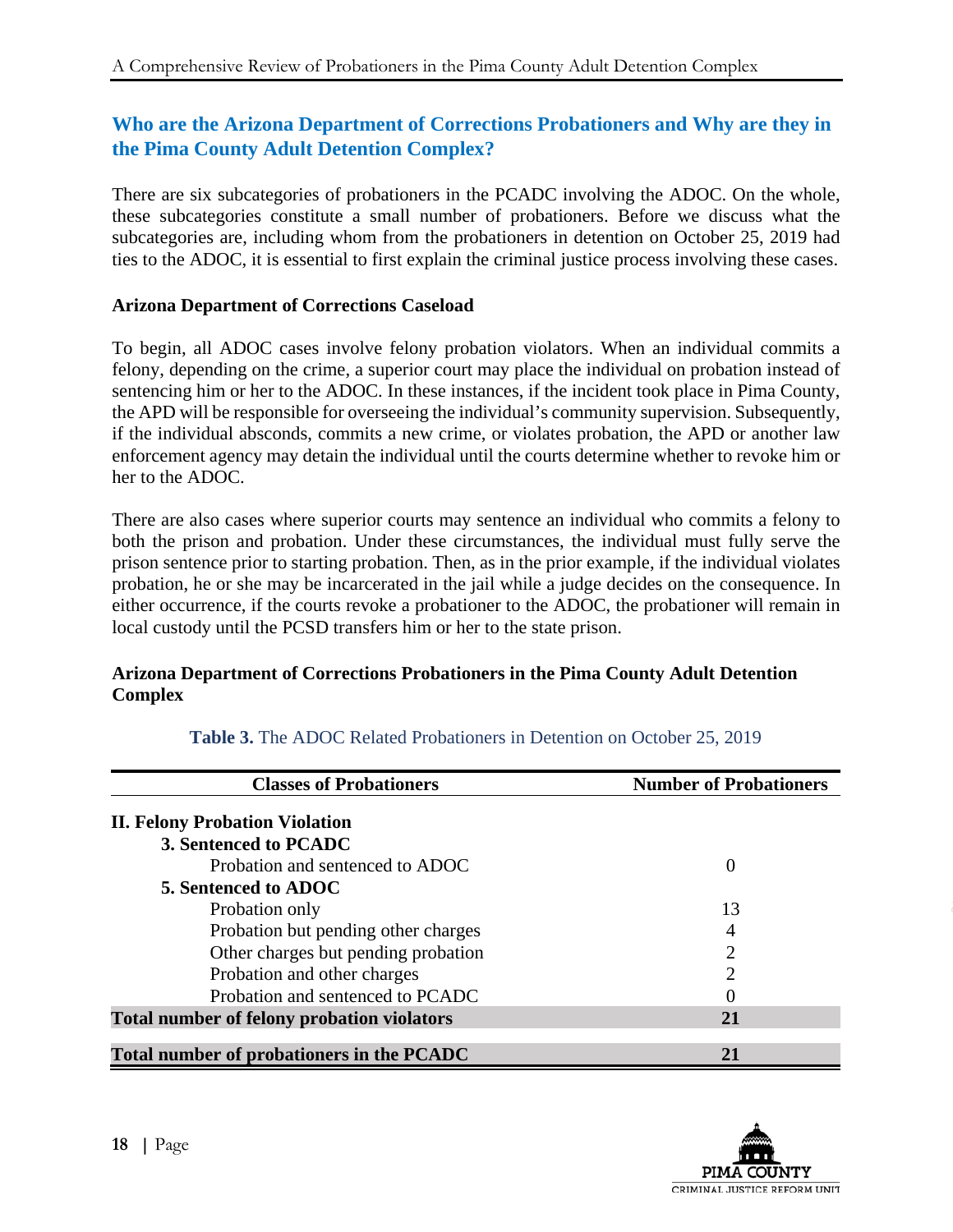Table 3 above specifically notes the number of probationers in detention on October 25, 2019 with ties to the ADOC. In sum, out of the 486 probationers in custody on this day, 21 cases involved the ADOC. From the 21 individuals, 13 were on PCO. The remaining eight individuals were in detention due to probation and other charges. The courts sentenced the 13 individuals on PCO to the ADOC. The other eight had either a pending probation violation or another unresolved charge.

### **Length of Stay of Probationers Sentenced to the Arizona Department of Corrections**

The PCSD will eventually transfer most probationers in the PCADC who the courts sentenced to the ADOC. Similarly, those individuals with unresolved charges will remain in the jail until the courts sentence them to the state prison. Although rare, as Table 3 shows, there are two subcategories in which the courts may sentence probationers to serve time in the jail followed by a term in the state prison, or vice versa. On October 25, 2019, however, there were no individuals in these two groups.

Given that the PCSD ultimately transfers the probationers who the courts sentence to the ADOC, how many days do these probationers spend in the jail after their disposition hearing? Table 4 reveals the number of days that the probationers sentenced to the ADOC spent in the jail prior to and after their disposition hearing:

| <b>Name Number</b> | <b>LOS Pre-Disposition</b> | <b>LOS Post-Disposition</b> | <b>Total LOS</b> |
|--------------------|----------------------------|-----------------------------|------------------|
|                    |                            |                             |                  |
| 196388             | 19                         | 8                           | 27               |
| 401645             | 28                         | 13                          | 41               |
| 710032             | 37                         | 22                          | 59               |
| 935762             | 29                         | 7                           | 36               |
| 1014046            | 26                         |                             | 33               |
| 1164781            | 31                         | 5                           | 36               |
| 1344585            | 20                         | 8                           | 28               |
| 1603484            | 47                         | 11                          | 58               |
| 1691310            | 23                         | 10                          | 33               |
| 1849493            | 46                         | 7                           | 53               |
| 1878767            | 130                        | 11                          | 141              |
| 1915841            | 28                         | 8                           | 36               |
| 1922375            | 24                         | 8                           | 32               |
| <b>Total LOS</b>   | 488                        | 125                         | 613              |

### **Table 4.** The LOS of the 13 Probationers in the PCADC on October 25, 2019 who the Courts Sentenced to the ADOC

As Table 4 shows, various probationers spent a substantial number of days in detention after the courts sentenced them to the ADOC. After they were sentenced, the 13 probationers remained in custody an average length of ten days—the shortest LOS being five while the longest was 22 days. Overall, the 13 probationers spent 125 days in the jail after the courts sentenced them to the ADOC.

There are several factors contributing to the PCSD's delay in transferring sentenced probationers from the PCADC to the ADOC. For instance, the courts may take longer than expected to submit

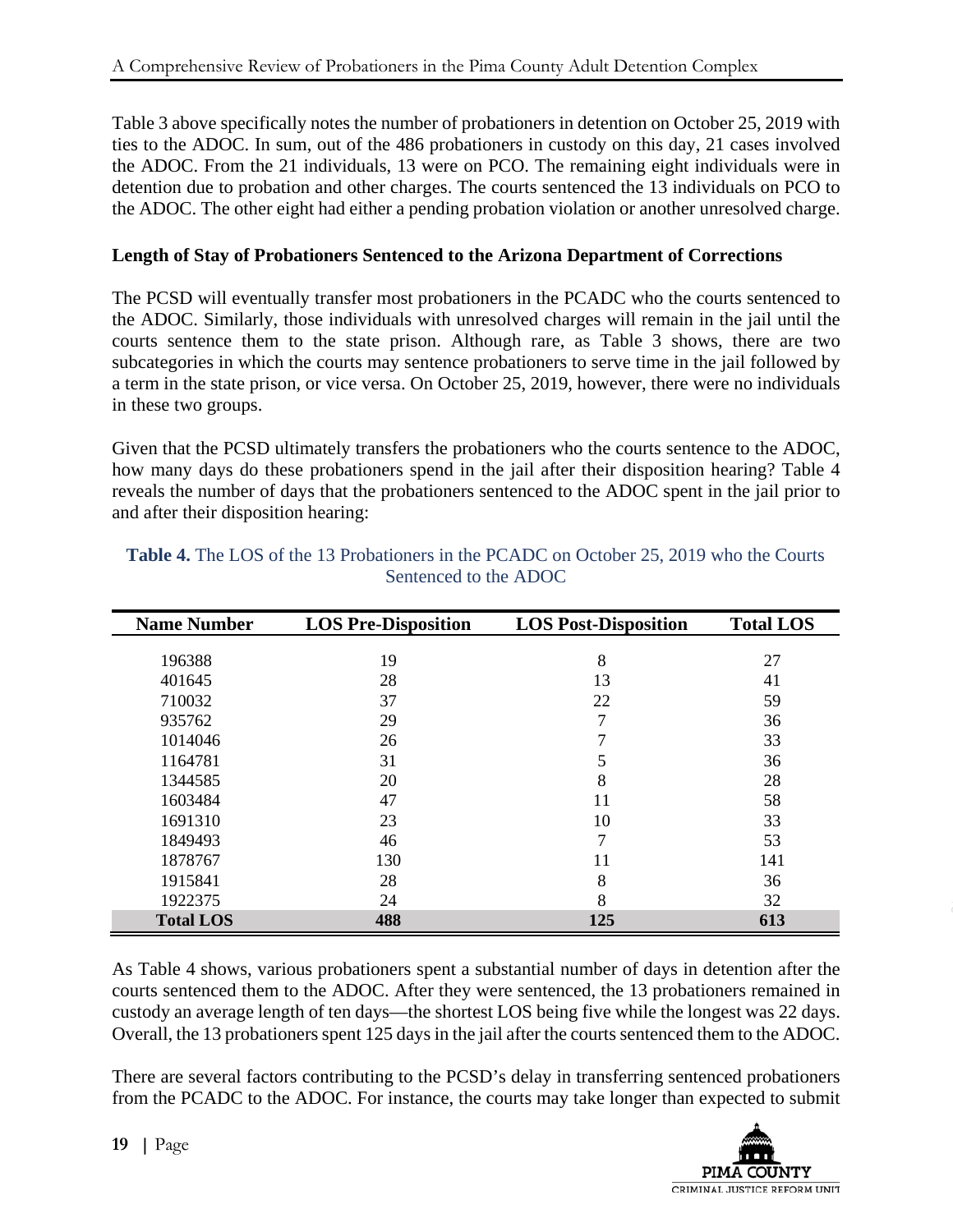the required certified paperwork to the PCSD. Furthermore, an attorney may file a last minute motion, prolonging the transfer in the process. There is also the possibility that the PCSD was unable to transport some of the probationers due to space limitations in their transport vehicles. Because the ADOC is not responsible for the delay, the PCSD is unable to bill them for the costs that the probationers incurred while they remained in custody.

# **Summary and Implications**

In this section, we draw upon the whitepaper's main conclusions to outline potential steps that Pima County can take to support community supervision, reduce expenses, and better outcomes for probationers in the criminal justice system.

## **Community Supervision Strategies**

There are measures that the APD can employ to support community supervision if POs only file a PTR probation when a probationer presents a danger to themselves and the community. If a probationer is not a threat, for example, should he or she abscond, the field services director can ask the Absconder Unit to petition the court to quash the bench warrant in effect once they locate the individual. This is possible as long as the probationer is not a sex offender, the case is not of special interest to the court, and there is no restitution owed in excess of  $$500.<sup>21</sup>$  $$500.<sup>21</sup>$  $$500.<sup>21</sup>$ 

If a probationer commits a new crime, we discourage POs from filing a PTR unless the crime is a major violation that poses a "serious threat to others."[22](#page-27-1) As we stated earlier, POs have other tools beyond filing a PTR that they can deploy when an individual commits a new crime. However, we do not recommend modifying a probationer's SPS to IPS. Not only is IPS costly, but it is also ineffective, containing a higher rate of revocation and a low success rate.<sup>[23](#page-27-2)</sup> This is because the stringent requirements placed upon probationers through IPS set them up for failure.<sup>[24](#page-27-3)</sup> POs can rely on other punitive sanctions as alternatives to IPS and revocation.

As our results show, 110 probationers on PCO amassed 472 technical violations in total. This high volume of technical violations supports the findings of a report authored by the Arizona Task Force on probation. In this report, the Arizona Task Force, with technical assistance from The Pew Charitable Trusts and The Crime and Justice Institute at Community Resource for Justice, found that standard probation conditions are "overly burdensome for probationers."[25](#page-27-4) Drawing on the insight of members from the Administrative Office of the Courts (AOC), the ADOC, and representatives from the Maricopa and Pima County APDs, the Arizona Task Force recommended narrowing down the 22 standard probations conditions to eight. We support their recommendation to narrow the current standard conditions to focus on risk and needs.<sup>[26](#page-27-5)</sup> To do so, Section 6-207 of the Arizona Code of Judicial Administration would require amending.



<span id="page-27-0"></span><sup>&</sup>lt;sup>21</sup> Pima County Adult Probation Department, "The Adult Probation Department of the Superior Court in Pima County Field Services Division Operations Manual," p. 66.

<span id="page-27-1"></span> $22$  Ibid., p. 45.

<span id="page-27-2"></span><sup>&</sup>lt;sup>23</sup> Arizona Task Force on Probation, "Arizona Task Force on Community Corrections," p. 6.

<span id="page-27-3"></span><sup>24</sup> Petersilia, *Reforming Probation and Parole in the 21st Century*.

<span id="page-27-4"></span><sup>&</sup>lt;sup>25</sup> Arizona Task Force on Probation, "Arizona Task Force on Community Corrections."

<span id="page-27-5"></span><sup>26</sup> Ibid., p. 7.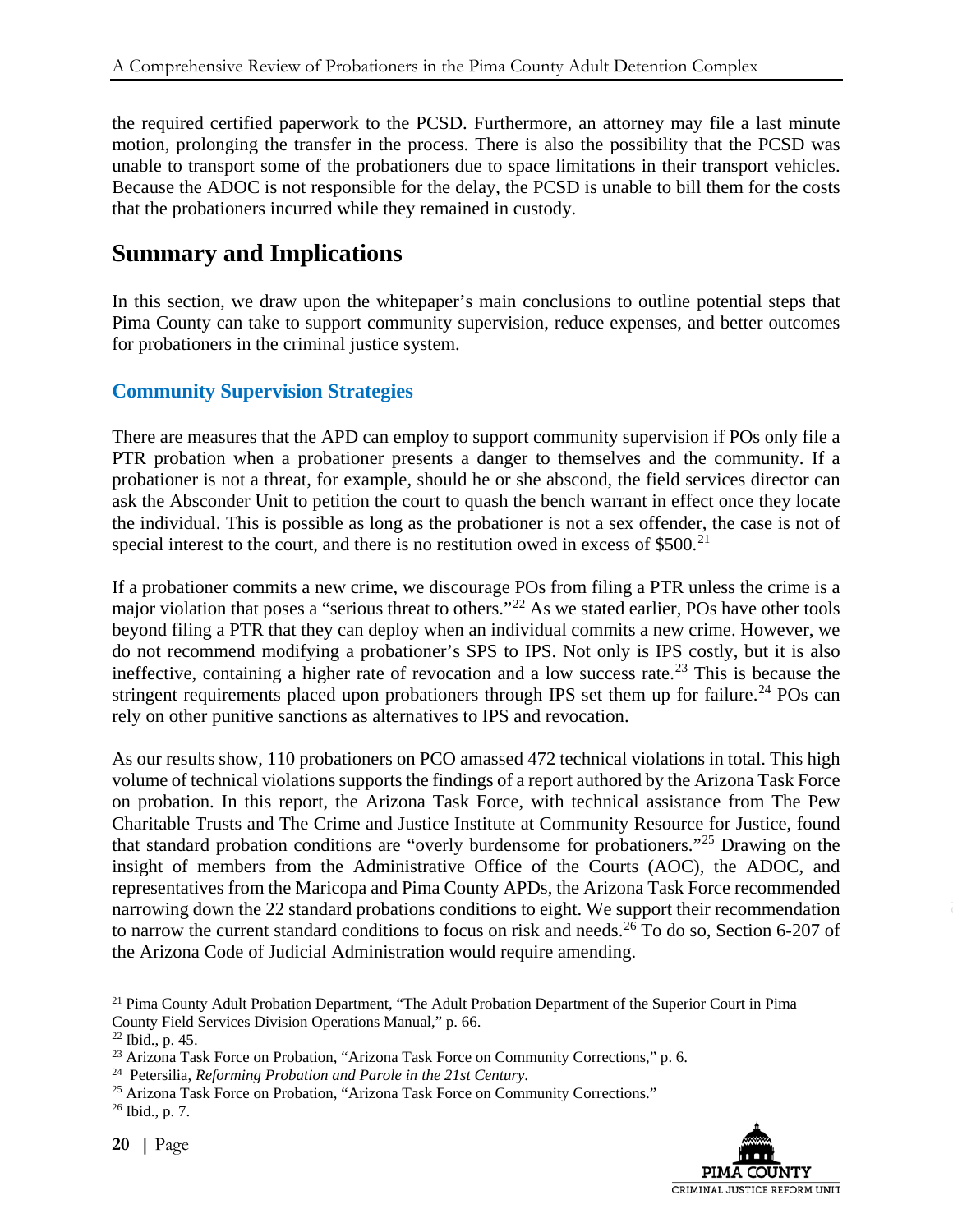# **Legal and Administrative Strategies**

Similar to the APD, the Arizona Superior Court in Pima County may want to consider reinstating probation for those individuals who do not pose a threat to themselves and others. After all, judges have the ultimate authority to revoke or reinstate a probationer's community supervision.

Judges have the option of reinstating an individual's probation not only at his or her disposition hearing, but also at any point after they have served time in the jail. For this to happen, we encourage judges to be open when defense attorneys file motions to amend sentences to remove jail time or motions to amend sentences to time served. By amending sentences, judges can continue to hold individuals accountable, while also ensure probationers are not in custody for extended periods.

Two other strategies can reduce probationers' LOS in detention. The first concerns the days that individuals on PCO spend in custody while awaiting their disposition hearing. As our findings demonstrate, as of October 25, 2019, 110 probationers on PCO with unresolved cases spent an average of almost 28 days in detention. Although judges might have not reinstated the probation of all individuals at their disposition hearing, it is possible that some judges did reinstate the probation of some individuals. For these cases, it is important the courts expedite the time it takes to schedule an individual's disposition hearing after initial appearance to reduce his or her LOS in detention. We recommend the courts consider scheduling disposition hearings ten business days after initial appearance.<sup>[27](#page-28-0)</sup>

The second strategy is expediting the transfers of the probationers in custody who the Court sentenced to the ADOC. As our results reveal, 13 probationers who the Court sentenced to the state prison spent an average length of ten days in custody before the PCSD finally transferred them to the ADOC. Because the PCSD cannot charge the ADOC for any related expenses, we advise the PCSD and relevant stakeholders reduce the time it takes to transfer a sentenced probationer from the jail to the ADOC. If, for instance, the 13 sentenced probationers had an average LOS of five days instead of ten, this would have saved 60 days in custody.

# **Why Research on Probation Matters**

Today, 4.5 million people are under community supervision in the United States.<sup>[28](#page-28-1)</sup> The purpose of probation, as we highlight at the beginning of this whitepaper, is to reduce confinement, promote public safety, and allow individuals to serve their punishment in the community. However, when 45 percent of prison admissions nationwide are due to violations of community supervision, we must ask ourselves the following question: is probation operating as a pipeline to incarceration?<sup>[29](#page-28-2)</sup>

<span id="page-28-2"></span><sup>&</sup>lt;sup>29</sup> The Council of State Governments Justice Center, "Confined and Costly: How Supervision Violations Are Filling Prisons and Burdening Budgets."



<span id="page-28-0"></span><sup>&</sup>lt;sup>27</sup> Ten days would also provide the APD enough time to complete and submit the necessary addendum to the courts before the sentencing hearing.

<span id="page-28-1"></span><sup>28</sup> Arnold Ventures, "Community Supervision."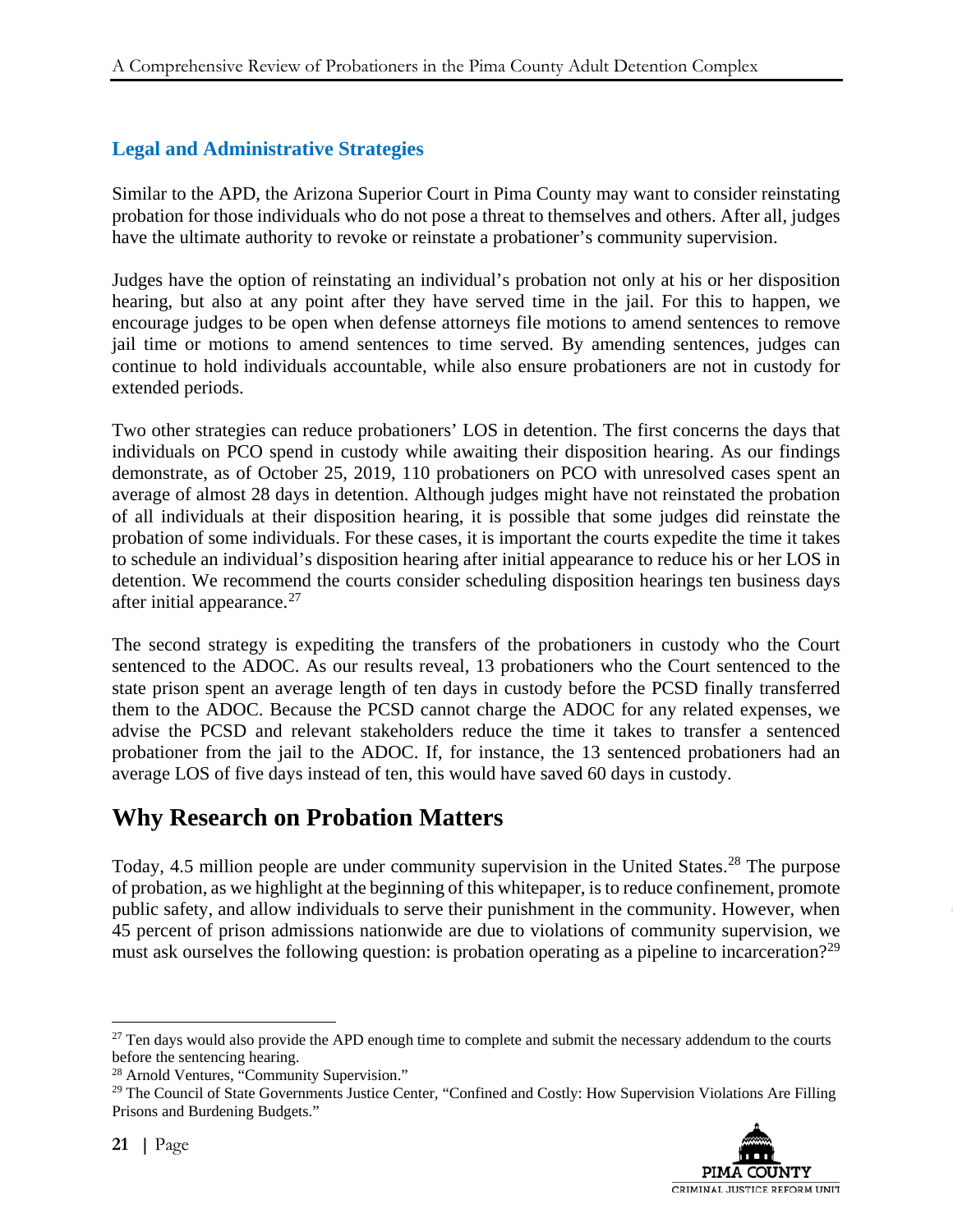Although probation revocations have decreased in the past five years in Pima County, petitions to revoke probation have not, probationers continue to be incarcerated due to technical violations, and community supervision remains marked by racial disparities. For these reasons, research on probation matters.

To support rigorous, relevant, and transparent research on probation in Pima County, it is crucial that stakeholders across the criminal justice system coordinate and share data. To do so, a webbased, data-sharing platform would facilitate collaboration and data exchanges throughout the justice system.

Future research on probation may evaluate the racial composition of the APD's probation and revocation population by field office and probation unit to better identify the drivers of racial disparities. Other research efforts may examine the Superior Court's practice of imposing coterminous sentences instead of revoking probationers to the state prison. Overall, through research we can build and implement effective criminal justice reform strategies.

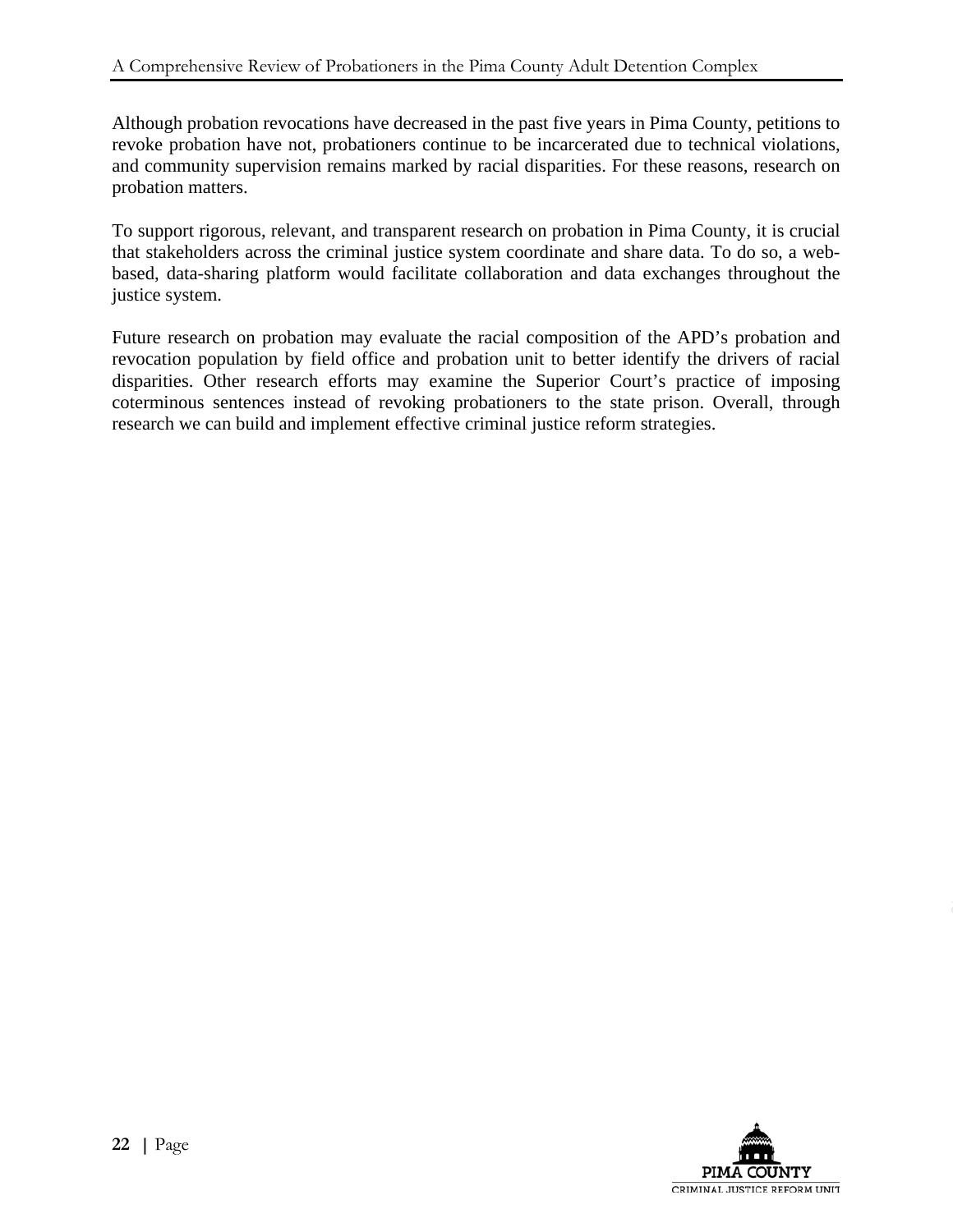# **References**

- Arizona Task Force on Probation. "Arizona Task Force on Community Corrections." Phoenix, Arizona: The Pew Charitable Trusts and The Crime and Justice Institute at Community Resource for Justice, February 7, 2020.
- Arnold Ventures. "Community Supervision." Arnold Ventures, 2018. https://www.arnoldventures.org/work/community-supervision/.
- Horowitz, Jake. "Probation and Parole Systems Marked by High Stakes, Missed Opportunities." Issue Brief. The Pew Charitable Trusts, September 25, 2018. pewtrusts.org/- /media/assets/2018/09/probation\_and\_parole\_systems\_marked\_by\_high\_stakes\_missed\_ opportunities\_pew.pdf.
- Petersilia, Joan. *Reforming Probation and Parole in the 21st Century*. American Correctional Association, 2002.
- Pima County Adult Probation Department. "The Adult Probation Department of the Superior Court in Pima County Field Services Division Operations Manual." Manual. Pima County: Adult Probation Department, August 2018.
- The Council of State Governments Justice Center. "Confined and Costly: How Supervision Violations Are Filling Prisons and Burdening Budgets." New York, NY: The Council of State Governments Justice Center, June 2019. https://csgjusticecenter.org/wpcontent/uploads/2020/01/confined-and-costly.pdf.
- Wellner, Laura K. "The Adult Probation Department of the Superior Court in Pima County 2019 Annual Report." Annual Report. Pima County: Pima County Adult Probation Department, February 9, 2020. https://www.sc.pima.gov/Portals/0/Files/2019AdultProbationAnnualReport.pdf?nocache.

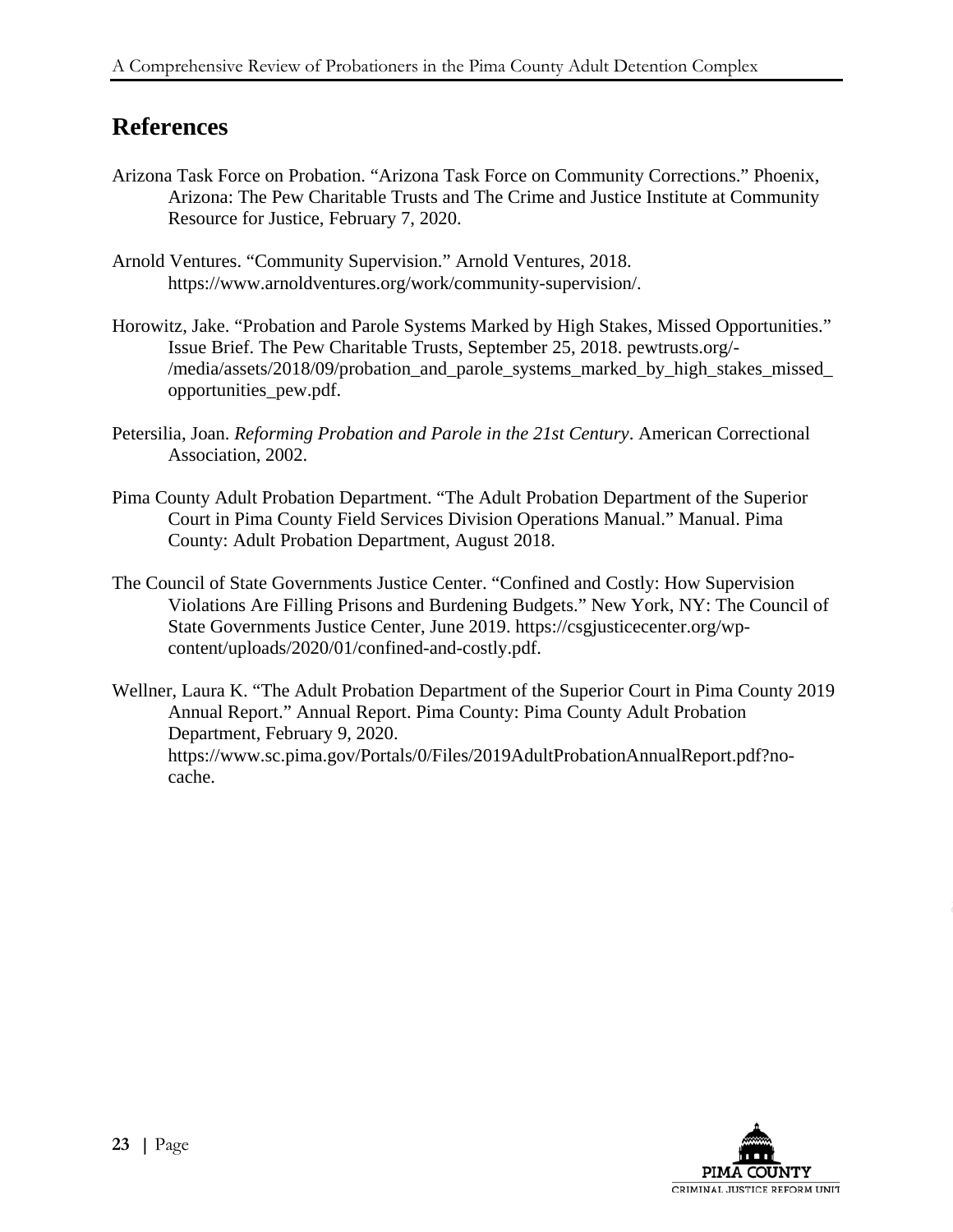# **Appendix A**

# **Definitions of Probation Subcategories**

### **Misdemeanor Probation Violation**

### **I. Sentenced to PCADC**

- **1. Sentenced to PCADC probation only:** Individuals who a court sentenced to the county jail on a misdemeanor probation violation.
- **2. Sentenced to PCADC probation but pending charges:** Individuals who a court sentenced to the county jail on a misdemeanor probation violation but have other unresolved criminal charges.
- **3. Sentenced to PCADC other charges but pending probation:** Individuals who a court sentenced to the county jail on other criminal charges but have an unresolved misdemeanor probation violation.
- **4. Sentenced to PCADC probation and other charges:** Individuals who a court sentenced to the county jail on a misdemeanor probation violation and other criminal charges.

## **II. Pre-Disposition Hearing**

- **5. Pre-disposition hearing probation only:** Individuals who are in the county jail for an unresolved misdemeanor probation violation.
- **6. Pre-disposition hearing probation and other charges:** Individuals who are in the county jail for an unresolved misdemeanor probation violation and other criminal charges.

# **Felony Probation Violation**

# **III. Sentenced to PCADC**

- **7. Sentenced to PCADC probation only:** Individuals who a superior court sentenced to the county jail on a felony probation violation.
- **8. Sentenced to PCADC probation but pending probation charges:** Individuals who a court sentenced to the county on a felony probation violation but have other unresolved probation charges.
- **9. Sentenced to PCADC probation but pending charges:** Individuals who a superior court sentenced to the county jail on a felony probation violation but have other unresolved criminal charges.
- **10. Sentenced to PCADC other charges but pending probation:** Individuals who a superior court sentenced to the county jail on other criminal charges but have an unresolved felony probation violation.
- **11. Sentenced to PCADC probation and other charges:** Individuals who a superior court sentenced to the county jail on a felony probation violation and other criminal charges.

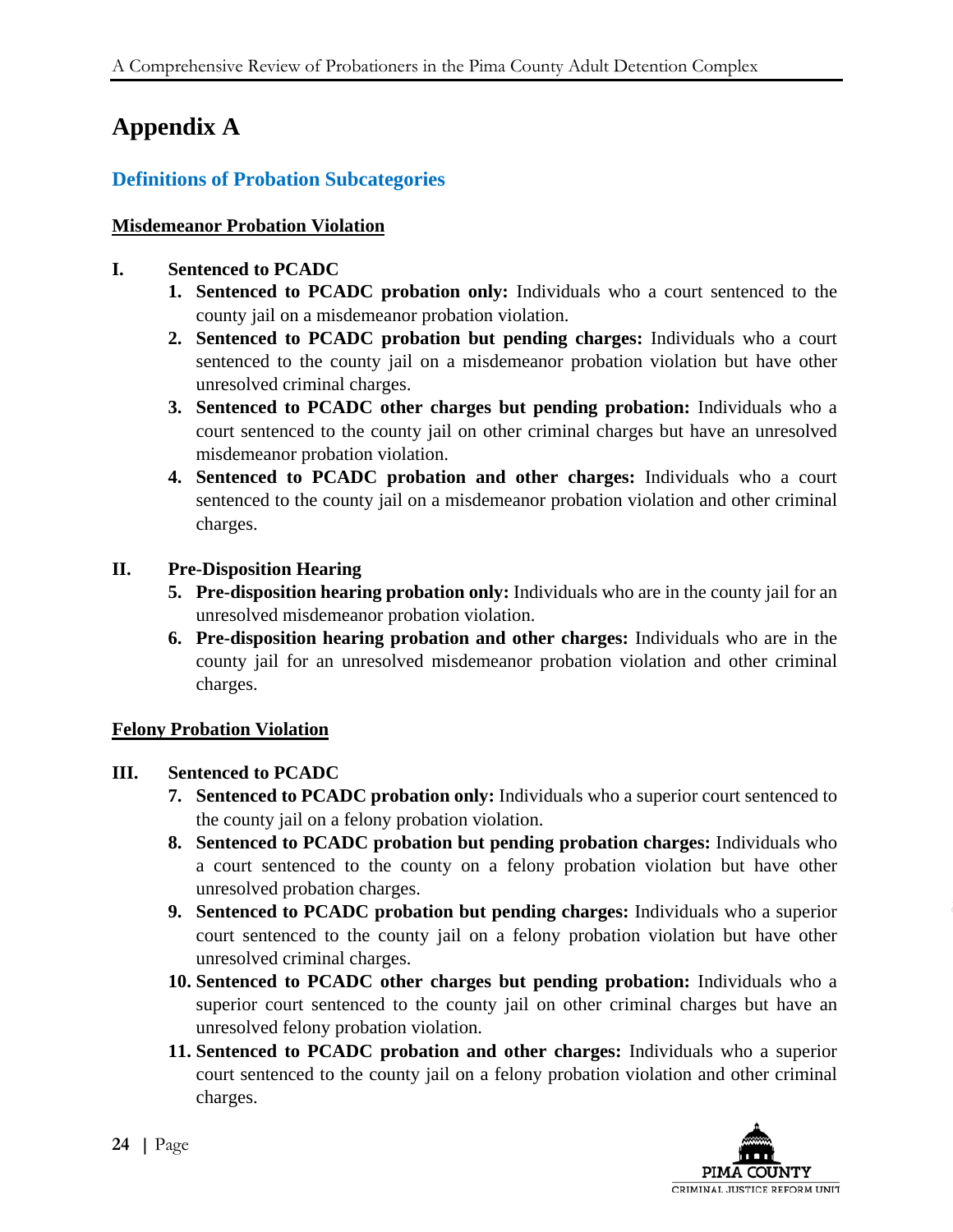**12. Sentenced to PCADC probation and sentenced to ADOC:** Individuals who a superior court sentenced to the county jail and state prison on a felony probation violation. Such individuals serve part of their sentence in the county jail and then transfer to the state prison.

### **IV. Pre-Disposition Hearing:**

- **13. Pre-disposition hearing probation only:** Individuals who are in the county jail for an unresolved felony probation violation.
- **14. Pre-disposition hearing probation and other charges:** Individuals who are in the county jail for an unresolved felony probation violation and other criminal charges.

### **V. Sentenced to ADOC**

- **15. Sentenced to ADOC probation only:** Individuals who a superior court sentenced to the state prison on a felony probation violation. Such individuals are booked into the county jail and then transfer to state prison.
- **16. Sentenced to ADOC probation but pending charges:** Individuals who a superior court sentenced to state prison on a felony probation violation but have other unresolved criminal charges.
- **17. Sentenced to ADOC other charges but pending probation:** Individuals who a superior court sentenced to the state prison on other criminal charges but have an unresolved felony probation violation.
- **18. Sentenced to ADOC probation and other charges:** Individuals who a superior court sentenced to the state prison on a felony probation violation and other criminal charges. Such individuals are booked in the county jail and then transfer to the state prison.
- **19. Sentenced to ADOC probation and sentenced to PCADC:** Individuals who a superior court sentenced to the state prison and county jail on a felony probation violation. Such individuals were at the state prison and are now serving the rest of their sentence in the county jail.

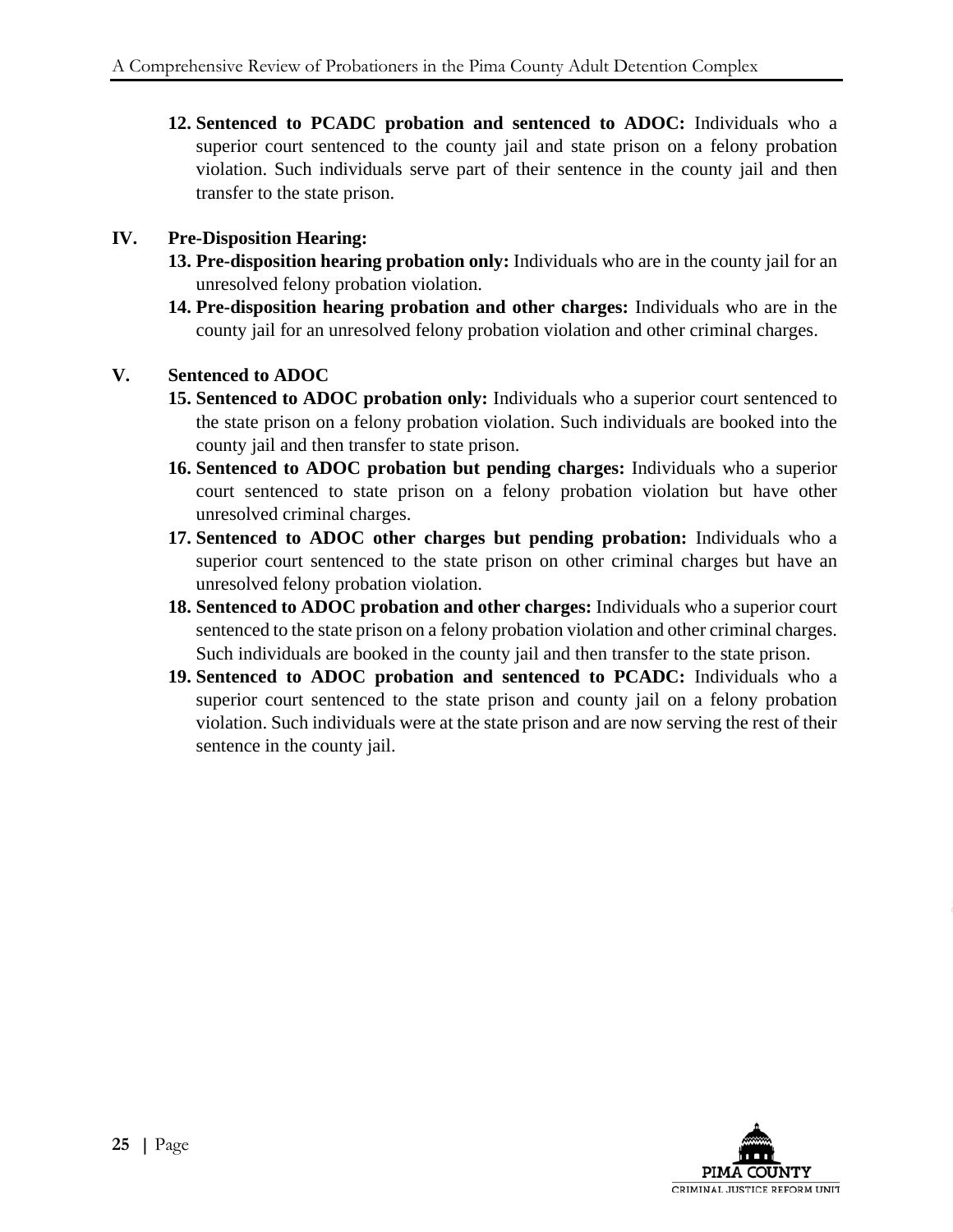# **Appendix B**

# **A Closer Look**

From the probationers in custody on October 25, 2019, Daniel was one of the 44 individuals on PCO who the courts sentenced to 60 or more days in detention.<sup>[30](#page-33-0)</sup> The courts sentenced him to 184 days to the PCADC, and as of October 25, 2019, he had spent 179 days in custody.

The following account is a description of Daniel's case. We relied on Agave to learn more his case. Specifically, we only researched the records in the database that were available to the public. Because we did not have access to them, we did not examine the two petitions to revoke probation that the APD filed throughout his case or the negotiated plea agreement.

On August 8, 2017, a grand jury indicted Daniel for Second Degree Burglary, a Class Five Felony. The court ordered him to remain in custody with a bond posted at \$2,700 and to return on August 17, 2017 for arraignment proceedings.

Daniel attended arraignment on August 17, 2017. He entered a not guilty plea. The court scheduled a case management conference for September 18, 2017.

At the case management conference, the defense counsel requested additional time for plea negotiations. The county prosecutor did not object. The judge scheduled a status conference/change of plea on October 19, 2017. Daniel waived his right to a speedy trial.

On October 19, 2017, the defense counsel informed the court that he had just received the county prosecutor's offer that day, and he requested more time to allow him the opportunity to discuss it with Daniel. The county prosecutor did not object. The judge scheduled a status conference/change of plea on November 2, 2017.

At the status conference/change of plea on November 2, 2017, Daniel entered a plea of guilty to the crime of amended count one: solicitation to commit burglary in the second degree, a class five felony, which he committed on either July 23, 2017 or July 24, 2017. The county prosecutor informed the court that he did not object to deferring acceptance of Daniel's plea in order to allow additional time for the defense counsel to determine restitution. The judge accepted the plea and set the matter for entry of judgement of guilt and sentencing on December 13, 2017. The judge also ordered the APD to prepare a presentence report.

On December 13, 2017, the judge struck the term of the plea, which stated the restitution amount as \$11,685.22 and amended the plea to substitute the restitution cap as \$30,000. The court also entered the following sentence: the defendant is guilty of amended count one: solicitation to commit burglary in the second degree, a class five felony, non-dangerous, non-repetitive offense, in violation of A.R.S. Section 13-1002 committed on either July 23, 2017 or July 24, 2017. The court also found that Daniel was eligible for probation.



<span id="page-33-0"></span> <sup>30</sup> We use a pseudonym for confidentiality purposes.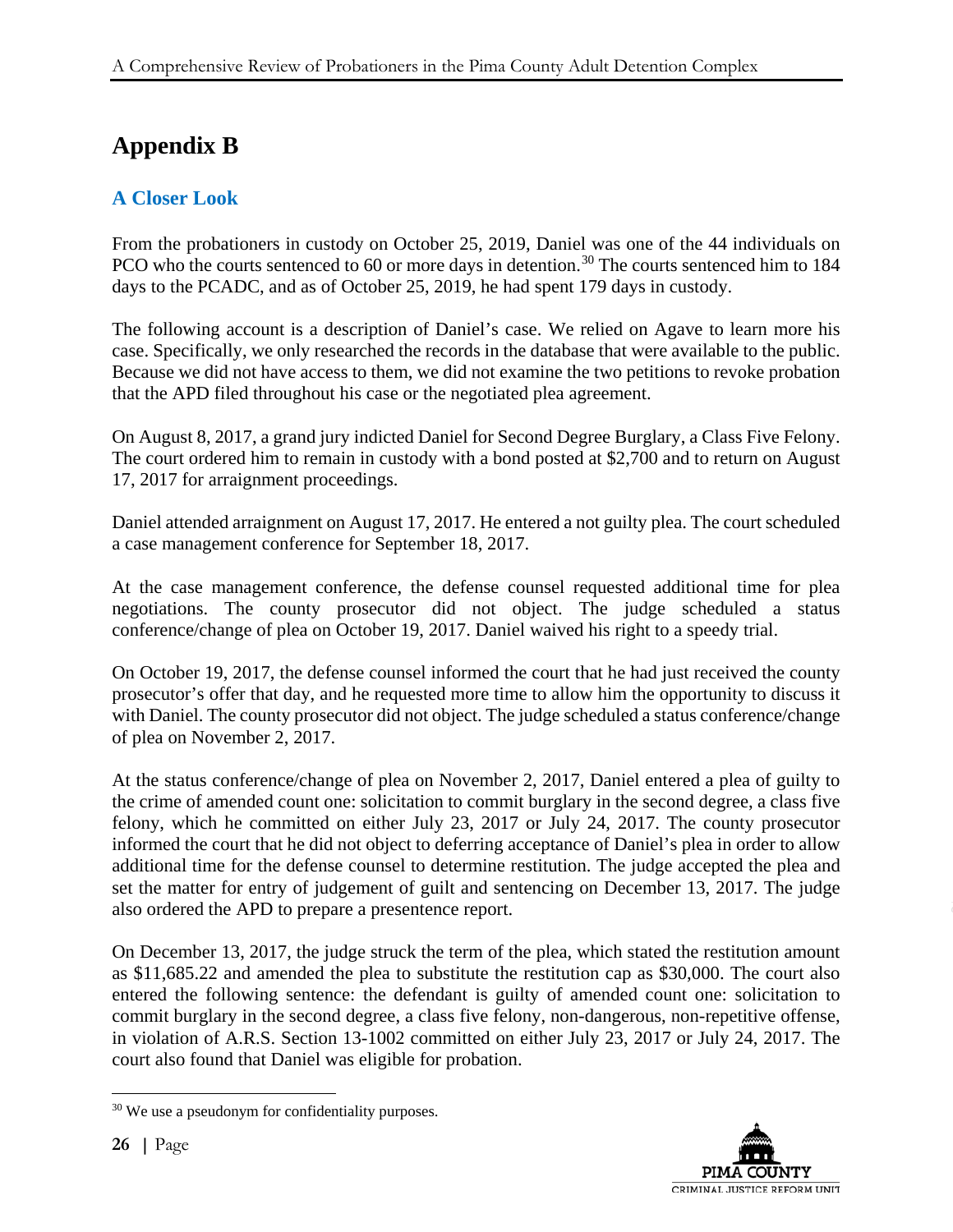The court suspended the imposition of sentence and placed Daniel on probation for a period of three (3) years, commencing on December 13, 2017, under the supervision of the APD. The court also placed Daniel on IPS and ordered him to abide by all conditions. The court also imposed a 30-day deferred term of incarceration in the jail, without hearing, should Daniel test positive for use of drugs and/or alcohol while on probation, and in violation of a condition of probation. The court also dismissed, pursuant to the plea, all remaining counts and allegations.

The APD filed a PTM probation on December 29, 2017 in response to victim contact.

The APD filed a PTR probation on March 12, 2018.

Daniel attended initial appearance on the PTR probation on March 13, 2018. He entered admission to allegation three contained in the PTR. The court found that there was factual basis for the admission. The court dismissed allegations one, two, four, and five contained in the PTR probation. The court revoked his conditions of release, and ordered the PCSD to hold him in custody without bond. The court ordered setting the matter for disposition hearing on April 02, 2018.

At the disposition hearing on April 02, 2018, the court ordered that Daniel continue on probation with a new termination date of January 09, 2021. The court ordered his release from the custody of the PCSD. The court ordered that he remain under all previously imposed terms and conditions of probation.

The APD filed a PTR Probation on May 1, 2019.

Daniel entered admission to allegation two contained in the PTR dated May 1, 2019. The court found that there was a factual basis for the admission. The court dismissed all other allegations contained in the PTR dated May 1, 2019. The court revoked Daniel's conditions of release, and ordered the PCSD to hold him in custody without bond. The court ordered setting the matter for disposition hearing on May 29, 2019.

At the disposition hearing on May 29, 2010, the court determined that Daniel violated the terms and conditions of probation, and gave all parties the opportunity to make recommendations. The court determined that Daniel was in violation of the terms and conditions of probation granted on December 13, 2017 for the offense of amended count one: solicitation to commit burglary in the second degree, a class five felony. The court ordered the continuation of Daniel's probation sentence during the period of his incarceration, and that upon his release from the Pima County Jail, for his probation sentence to be terminated.

The court ordered the incarceration of Daniel at the jail for a period of six months, commencing on May 29, 2019. The court gave Daniel credit for zero days of time served. The court vacated any outstanding probation fees.

The APD subsequently discharged Daniel from probation on August 12, 2019, and again on December 16, 2019, when the SD released him from the jail, thus ending his probation sentence.

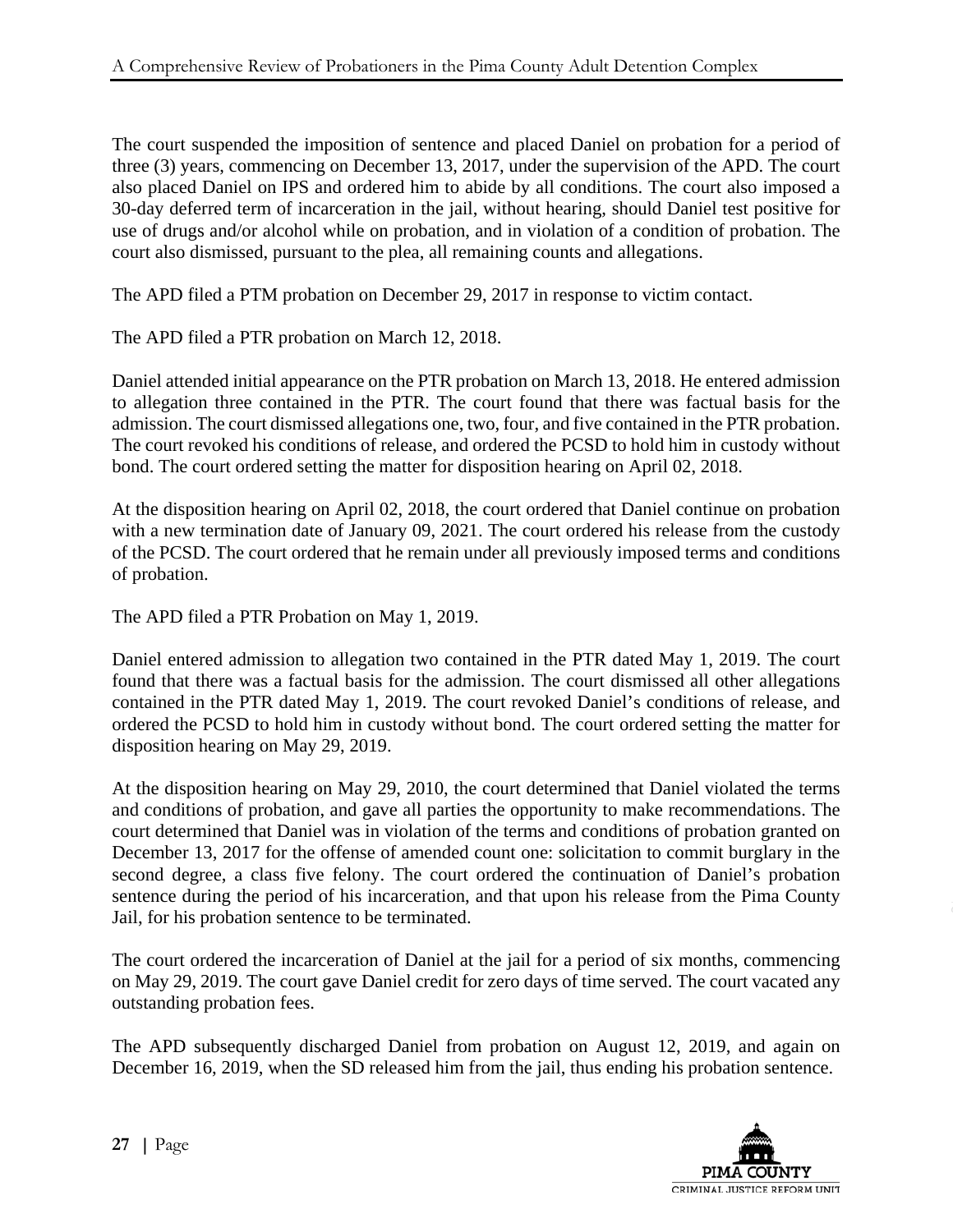# **Appendix C**

# **Arizona Uniform Conditions of Supervised Probation**

| <b>STATE OF ARIZONA</b>                                                                           |                                                                                                                                                                                                                                                                                                                                                                                                                                                                                                                                                                                         |  |
|---------------------------------------------------------------------------------------------------|-----------------------------------------------------------------------------------------------------------------------------------------------------------------------------------------------------------------------------------------------------------------------------------------------------------------------------------------------------------------------------------------------------------------------------------------------------------------------------------------------------------------------------------------------------------------------------------------|--|
| VS.                                                                                               | $CR:$ $\qquad \qquad$                                                                                                                                                                                                                                                                                                                                                                                                                                                                                                                                                                   |  |
|                                                                                                   | $\S$ 13-901.01 Offense: $1^{\text{st}}$ $2^{\text{nd}}$ $1^{\text{at}}$ Ineligible                                                                                                                                                                                                                                                                                                                                                                                                                                                                                                      |  |
| $\pmb{\text{PID}\text{\#}}: \qquad \qquad \qquad \text{---}$                                      |                                                                                                                                                                                                                                                                                                                                                                                                                                                                                                                                                                                         |  |
|                                                                                                   |                                                                                                                                                                                                                                                                                                                                                                                                                                                                                                                                                                                         |  |
|                                                                                                   |                                                                                                                                                                                                                                                                                                                                                                                                                                                                                                                                                                                         |  |
| Department (APD),                                                                                 | The Court is suspending imposition or execution of sentence and, under the supervision of the Adult Probation                                                                                                                                                                                                                                                                                                                                                                                                                                                                           |  |
| □ to begin ____/____/_____ or<br>□ upon absolute discharge from prison for a separate offense or  |                                                                                                                                                                                                                                                                                                                                                                                                                                                                                                                                                                                         |  |
|                                                                                                   | upon release from prison for felony DUI (____ months; _____ days credit for time served)                                                                                                                                                                                                                                                                                                                                                                                                                                                                                                |  |
| $\Box$ upon release from prison pursuant to A.R.S. § 13-603(K)                                    | REINSTATING the defendant on probation for a period of $\Box$ $\Box$ year(s) $\Box$ month(s) $\Box$ days $\Box$ lifetime                                                                                                                                                                                                                                                                                                                                                                                                                                                                |  |
|                                                                                                   | □ to begin / / with a revised expiration date of / / /                                                                                                                                                                                                                                                                                                                                                                                                                                                                                                                                  |  |
| <b>SENTENCE:</b> (Conditions Checked Also Apply)                                                  | I AGREE TO THE FOLLOWING AS CONDITIONS OF THE SUSPENSION OF IMPOSITION OR EXECUTION OF                                                                                                                                                                                                                                                                                                                                                                                                                                                                                                  |  |
| A.R.S. § 13-3101.<br>effect except for _____________.                                             | 2. I will not possess or control any stun guns, tasers, firearms, ammunition, deadly or prohibited weapons as defined in<br>3. I will report any contact I have with law enforcement to the APD within 72 (or ____) hours.<br>4. I will submit to search and seizure of person and property by the APD without a search warrant.<br>5. If deported or processed through voluntary departure, I will not return to the United States without legal authorization<br>during the term of my probation. If I am deported or processed through voluntary departure, all conditions remain in |  |
| <b>REPORTING TO APD</b><br>probation. I will provide a sample for DNA testing if required by law. | 6. I will report to the APD within 72 (or ___) hours of sentencing, absolute discharge from prison, release from<br>incarceration, or residential treatment and continue to report as directed. I will also keep APD advised of progress<br>toward case plan goals and comply with any written directive of the APD to enforce compliance with the conditions of                                                                                                                                                                                                                        |  |
| <b>RESIDENCE</b><br>changing my residence. I will reside in a residence approved by the APD.      | 7. I will provide the APD safe, unrestricted access to my residence and receive prior approval of the APD before                                                                                                                                                                                                                                                                                                                                                                                                                                                                        |  |
|                                                                                                   | 8. I will request and obtain written permission of the APD prior to leaving the state (C county).                                                                                                                                                                                                                                                                                                                                                                                                                                                                                       |  |
|                                                                                                   | 10. I may apply for an Inter-County transfer and will not proceed to that County until APD issues written authorization.                                                                                                                                                                                                                                                                                                                                                                                                                                                                |  |
| <b>TREATMENT/BEHAVIOR CHANGE/PRO-SOCIAL ACTIVITIES</b>                                            | 11. I will actively participate and cooperate in any program of counseling or assistance as determined by APD, or as<br>required by law, given assessment results and/or my behavior. I will sign any release or consent required by the APD<br>so the APD can exchange information in relation to my treatment, behavior and activities.<br>12. I will not possess or use illegal drugs or controlled substances and will submit to drug and alcohol testing as directed                                                                                                               |  |
| by the APD.                                                                                       | 13. I will obtain written approval of the APD prior to associating with anyone I know who has a criminal record. I will not<br>knowingly associate with any person engaged in criminal behaviors.                                                                                                                                                                                                                                                                                                                                                                                       |  |

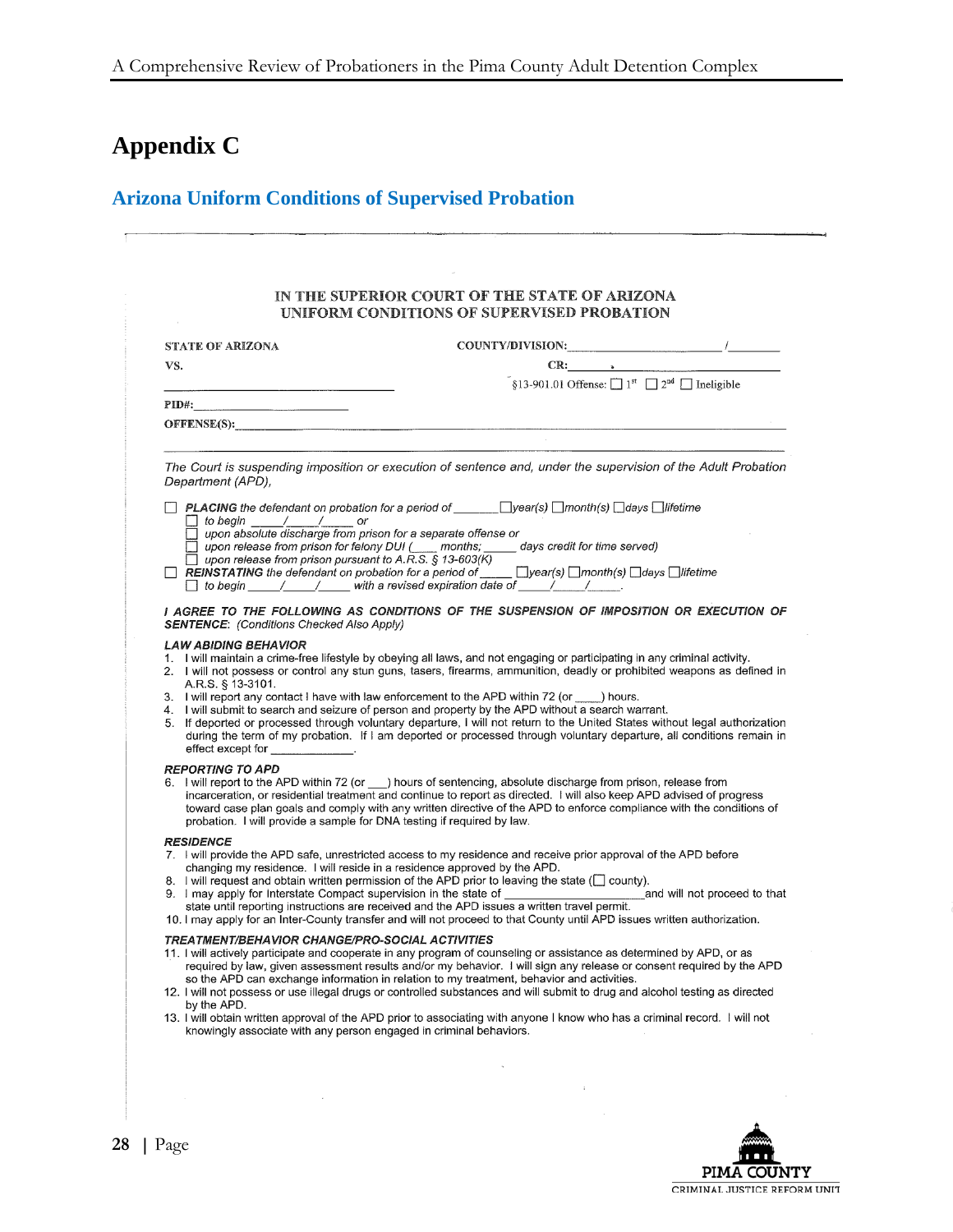|                                                                                                                                                                                                                                                                                                                                                                                                                                                                                                                                                                                                                                                                                                                                                                                                                                                                                                                                                                                                                                                                                                                                                                                                                                                                                                                                                                                                 | UNIFORM CONDITIONS OF SUPERVISED PROBATION - PAGE 2 OF 2 |                                                       |       |      |       |     |
|-------------------------------------------------------------------------------------------------------------------------------------------------------------------------------------------------------------------------------------------------------------------------------------------------------------------------------------------------------------------------------------------------------------------------------------------------------------------------------------------------------------------------------------------------------------------------------------------------------------------------------------------------------------------------------------------------------------------------------------------------------------------------------------------------------------------------------------------------------------------------------------------------------------------------------------------------------------------------------------------------------------------------------------------------------------------------------------------------------------------------------------------------------------------------------------------------------------------------------------------------------------------------------------------------------------------------------------------------------------------------------------------------|----------------------------------------------------------|-------------------------------------------------------|-------|------|-------|-----|
| <b>STATE OF ARIZONA</b>                                                                                                                                                                                                                                                                                                                                                                                                                                                                                                                                                                                                                                                                                                                                                                                                                                                                                                                                                                                                                                                                                                                                                                                                                                                                                                                                                                         |                                                          |                                                       |       |      |       |     |
| VS.                                                                                                                                                                                                                                                                                                                                                                                                                                                                                                                                                                                                                                                                                                                                                                                                                                                                                                                                                                                                                                                                                                                                                                                                                                                                                                                                                                                             |                                                          |                                                       |       |      |       | CR: |
| 14. I will seek, obtain, and maintain employment, if legally permitted to do so, and/or attend school. I will inform APD<br>of any changes within 72 hours.<br>15. I will be financially responsible by paying all restitution, fines, and fees in my case as imposed by the Court. I<br>understand, if I do not pay restitution in full, the Court may extend my probation.<br>16. I will not consume or possess any substances containing alcohol.                                                                                                                                                                                                                                                                                                                                                                                                                                                                                                                                                                                                                                                                                                                                                                                                                                                                                                                                            |                                                          |                                                       |       |      |       |     |
| <b>SPECIAL REQUIREMENTS</b>                                                                                                                                                                                                                                                                                                                                                                                                                                                                                                                                                                                                                                                                                                                                                                                                                                                                                                                                                                                                                                                                                                                                                                                                                                                                                                                                                                     |                                                          |                                                       |       |      |       |     |
| 17. I will complete a total of _____hours of community restitution. I will complete a set number of hours per month as<br>directed in writing by my probation officer. I will complete these hours at a site approved by the APD.<br>18. I will serve _______ [ days [ ] month(s), in the county jail beginning ____/ ____/ ___ with credit for ___<br>days served, $\boxed{\phantom{a}}$ not to be released until $\frac{1}{\sqrt{1-\frac{1}{1-\frac{1}{1-\frac{1}{1-\frac{1}{1-\frac{1}{1-\frac{1}{1-\frac{1}{1-\frac{1}{1-\frac{1}{1-\frac{1}{1-\frac{1}{1-\frac{1}{1-\frac{1}{1-\frac{1}{1-\frac{1}{1-\frac{1}{1-\frac{1}{1-\frac{1}{1-\frac{1}{1-\frac{1}{1-\frac{1}{1-\frac{1}{1-\frac{1}{1-\frac{1}{1-\frac{1}{1-\frac{1}{1-\frac{1}{1$<br>if eligible or □ Work Release, if eligible<br>19. I will not have any contact with the victim(s) in any form, unless approved in writing by the APD.<br>20. I will comply with the following sanctions based on my behavior:<br>□ Up to community restitution hours (in addition to any ordered under condition #17), as directed by the APD.<br>Up to days in the county jail (in addition to any ordered under condition #18), at the discretion of the Court, upon<br>recommendation from the APD.<br>21. I will abide by the attached special conditions of probation:<br>□ Intensive Probation<br>□ Domestic Violence<br>□ Mental Health |                                                          | □ Sex Offender<br>□ Drug Court<br>□ DUI Court/Program |       | Gang |       |     |
| Based upon the defendant's agreement to abide by the Conditions of Supervision set forth, above, as well as my<br>review and approval of such conditions, I hereby impose and order that these conditions are in effect, and the<br>defendant shall comply with said conditions.                                                                                                                                                                                                                                                                                                                                                                                                                                                                                                                                                                                                                                                                                                                                                                                                                                                                                                                                                                                                                                                                                                                |                                                          |                                                       |       |      |       |     |
| Judge of the Superior Court                                                                                                                                                                                                                                                                                                                                                                                                                                                                                                                                                                                                                                                                                                                                                                                                                                                                                                                                                                                                                                                                                                                                                                                                                                                                                                                                                                     |                                                          |                                                       | Date  |      |       |     |
| RECEIPT AND ACKNOWLEDGMENT: I acknowledge receipt of the conditions of probation and any attachments added.<br>I understand that by not abiding by the conditions of probation my probation could be revoked and the Court may sentence<br>me in accordance with the law. In addition, I waive extradition for any probation revocation proceedings in this matter.<br>Defendant                                                                                                                                                                                                                                                                                                                                                                                                                                                                                                                                                                                                                                                                                                                                                                                                                                                                                                                                                                                                                |                                                          | Date                                                  |       |      |       |     |
|                                                                                                                                                                                                                                                                                                                                                                                                                                                                                                                                                                                                                                                                                                                                                                                                                                                                                                                                                                                                                                                                                                                                                                                                                                                                                                                                                                                                 |                                                          |                                                       |       | Zip  | Phone |     |
| Defendant's Address                                                                                                                                                                                                                                                                                                                                                                                                                                                                                                                                                                                                                                                                                                                                                                                                                                                                                                                                                                                                                                                                                                                                                                                                                                                                                                                                                                             | Apt.                                                     | City                                                  | State |      |       |     |